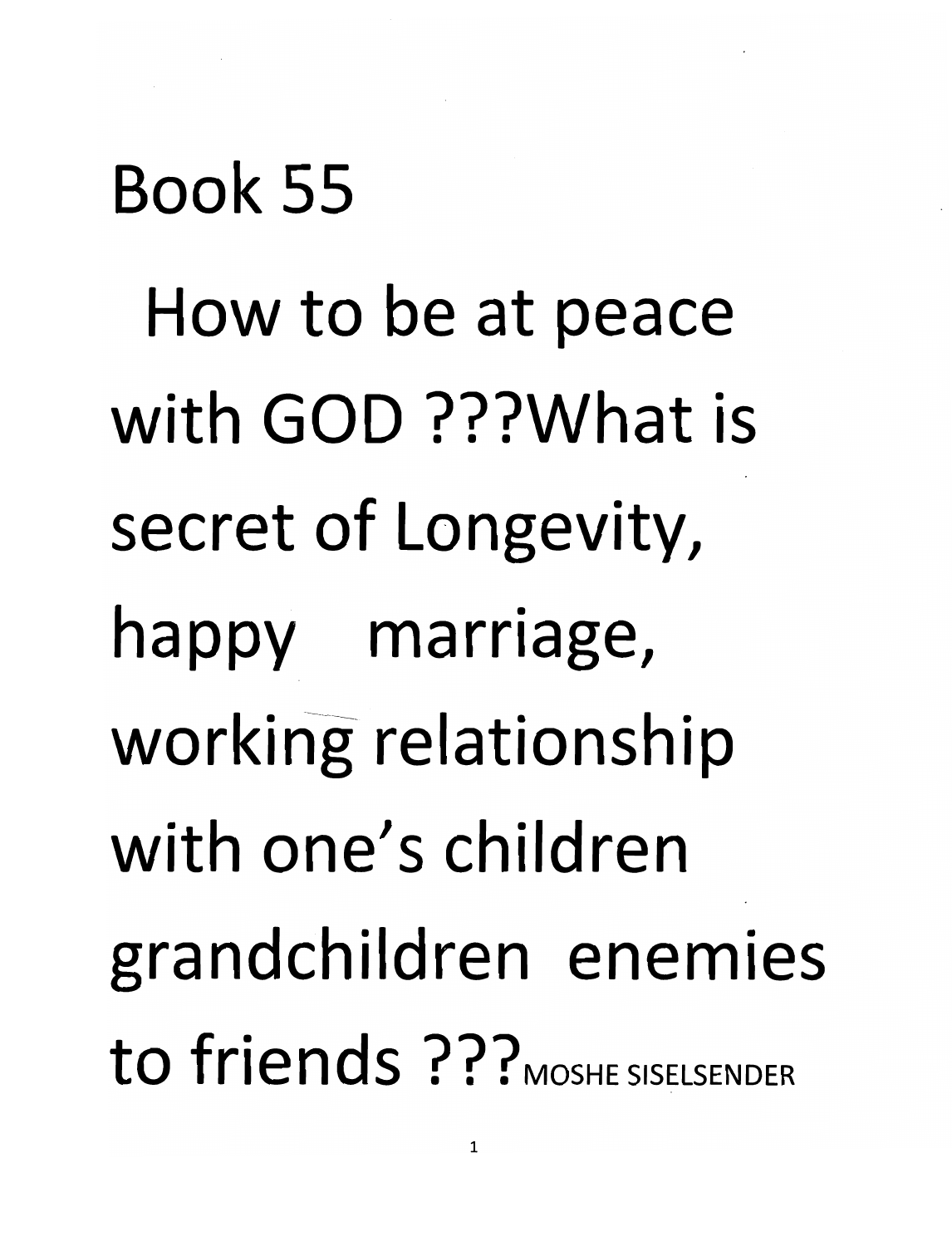### *Have a large EGO HAVE A LARGE EGO YOU ARE THE SMARTEST*

*I*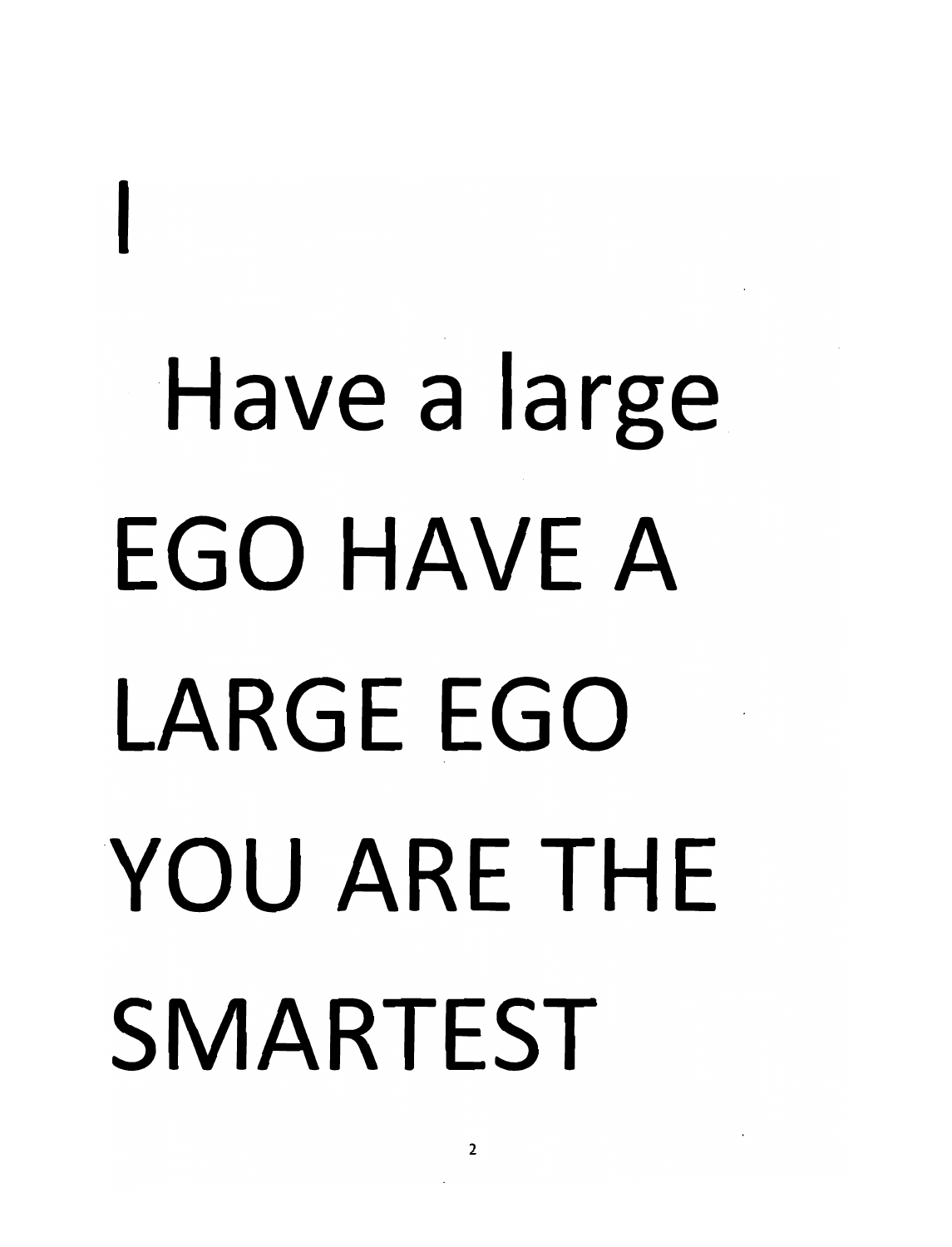## *PERSON IN THE WORLD YOU ARE THE NICEST PPERSON IN THE WORLD*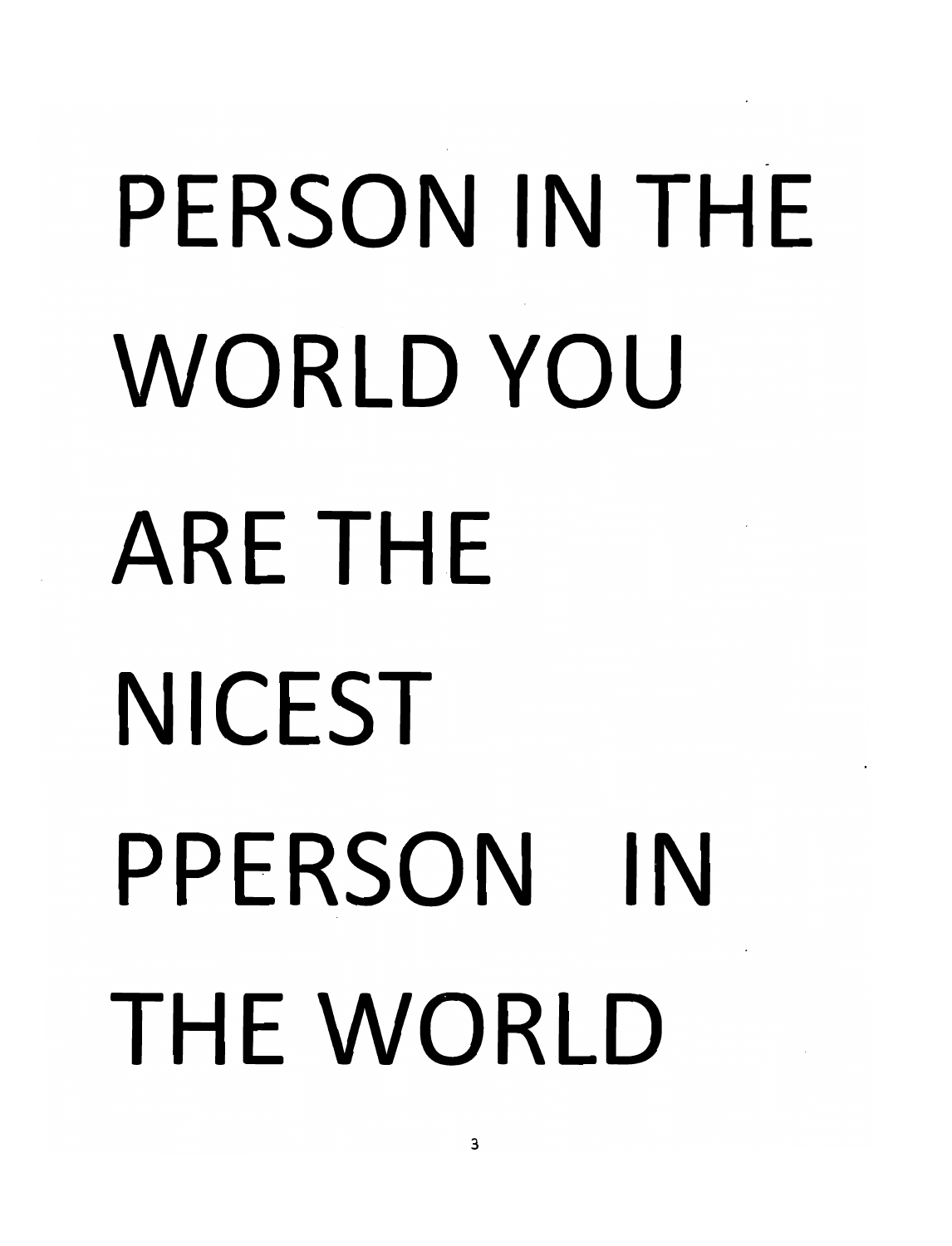## *YOU ARE THE MOST ETHICAL PERSON IN THE WORLD YOU ARE THE MOST BEAUTIFUL*

4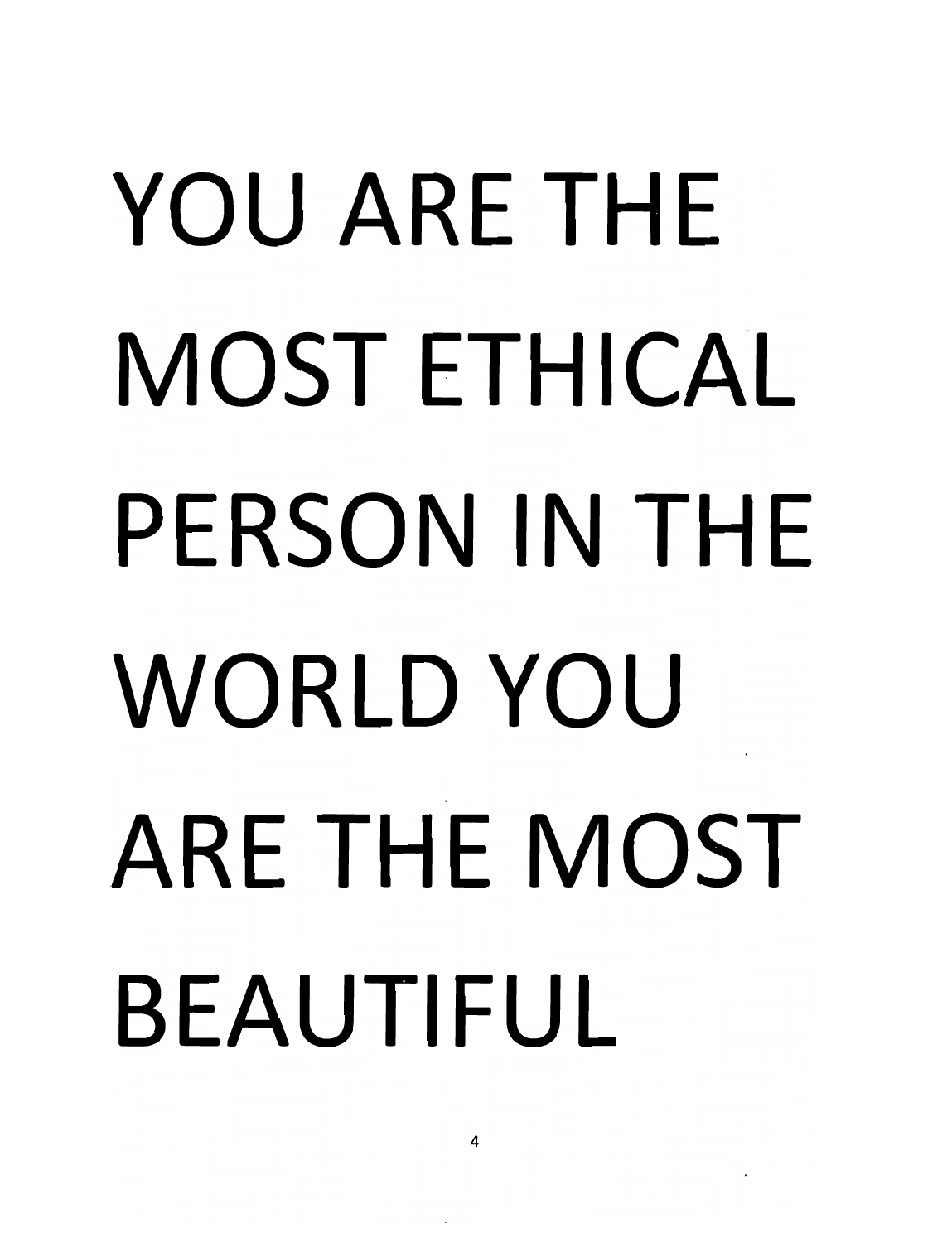# *PERSON IN THE WORLD WHY??? BECAUSE THE EMOTIONS OF A PERSON =*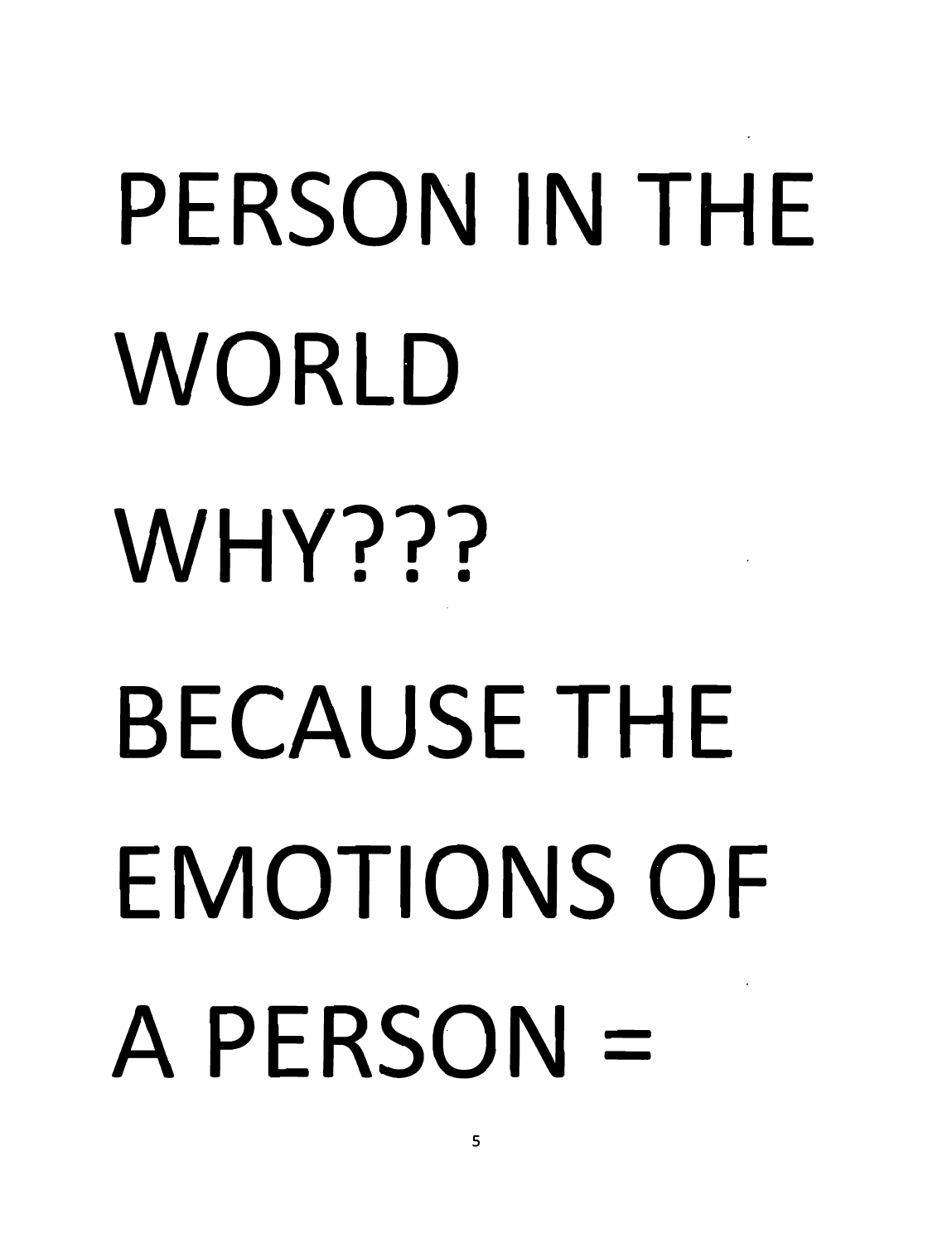# *DIRECTLY INTERACT WITH HIS BODY. THERE EXISTS LITERALLY THOUSANDS*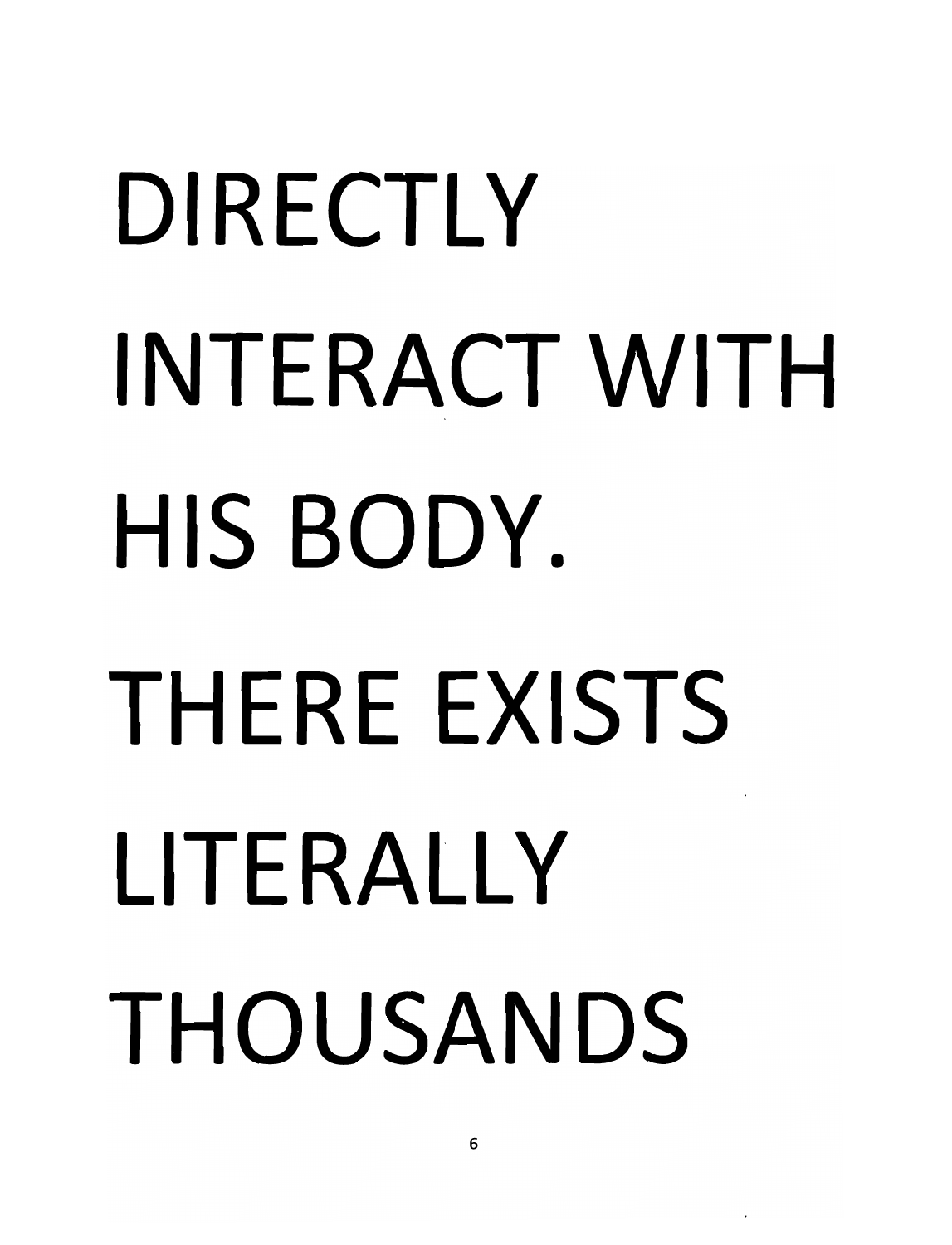## *OF INVINCIBLE DEADLY BACTERIA AND VIRUSES FLOATING AROUND IN*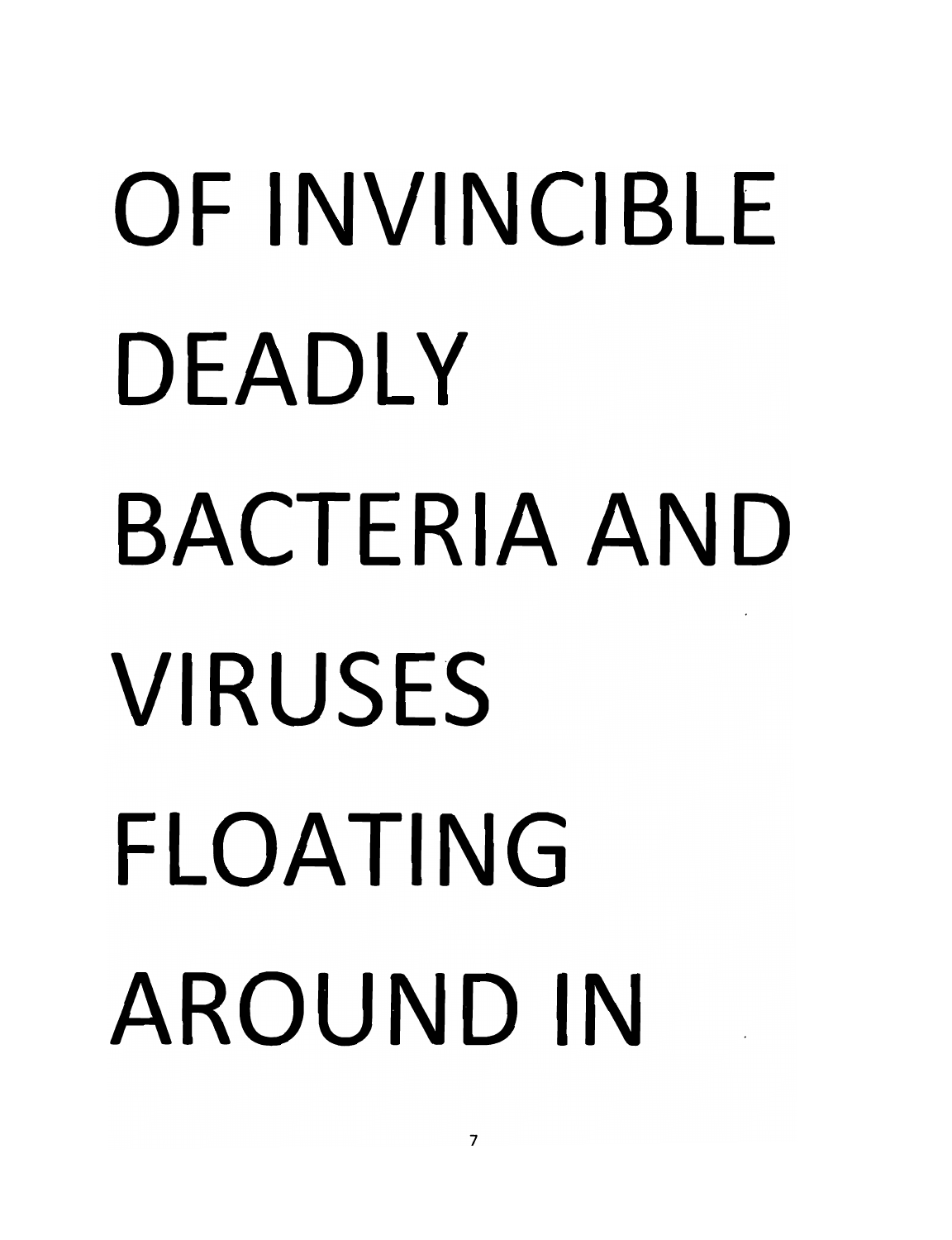## *THE AIR. WHY DOESNT EVERONE DROP DEAD? BECAUSE THE IMMUNE*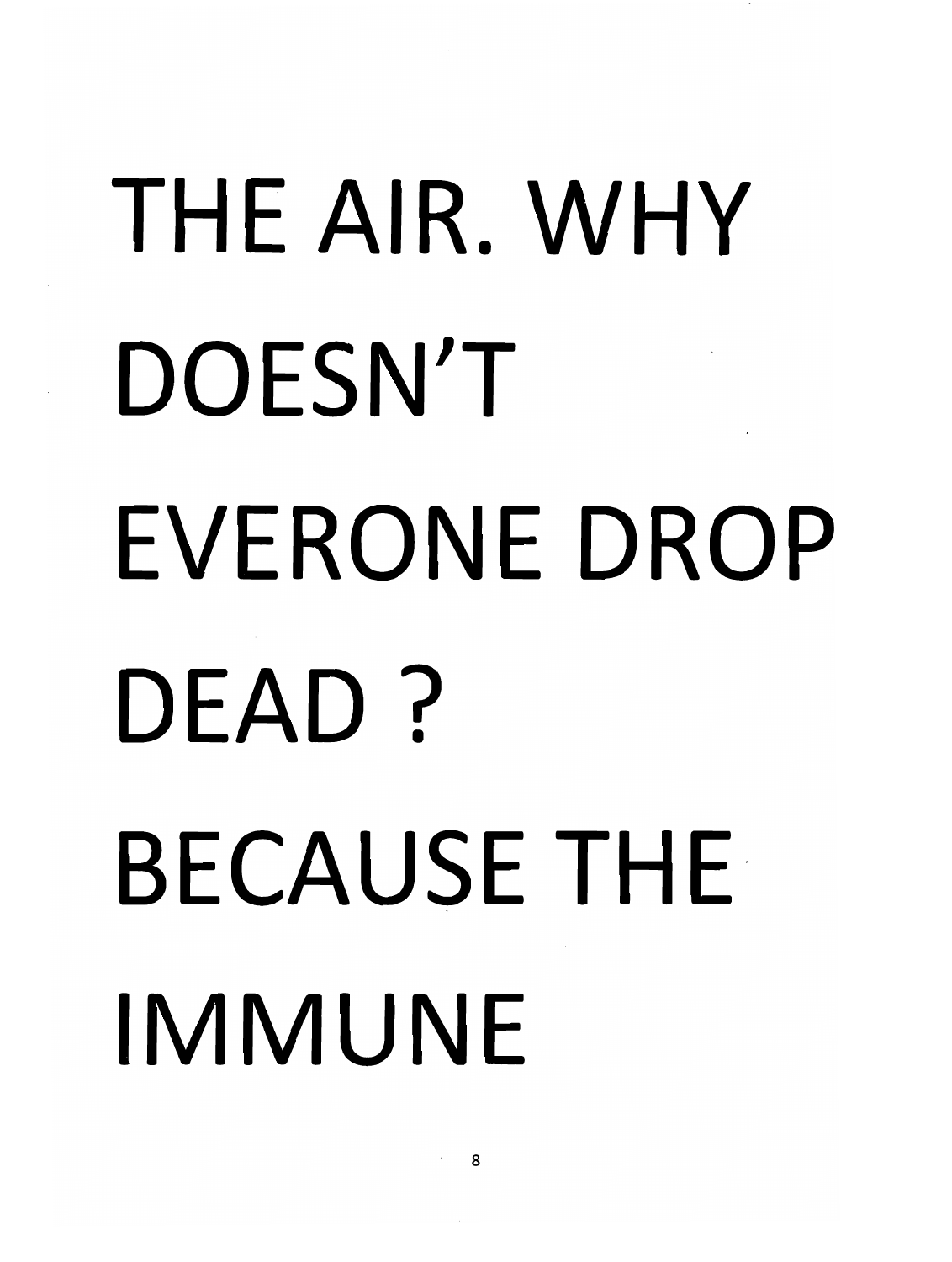## *SYSTEM KEEPS ALL THE VIRUSES AWAY NOW, THE IMMUNE SYSTEM*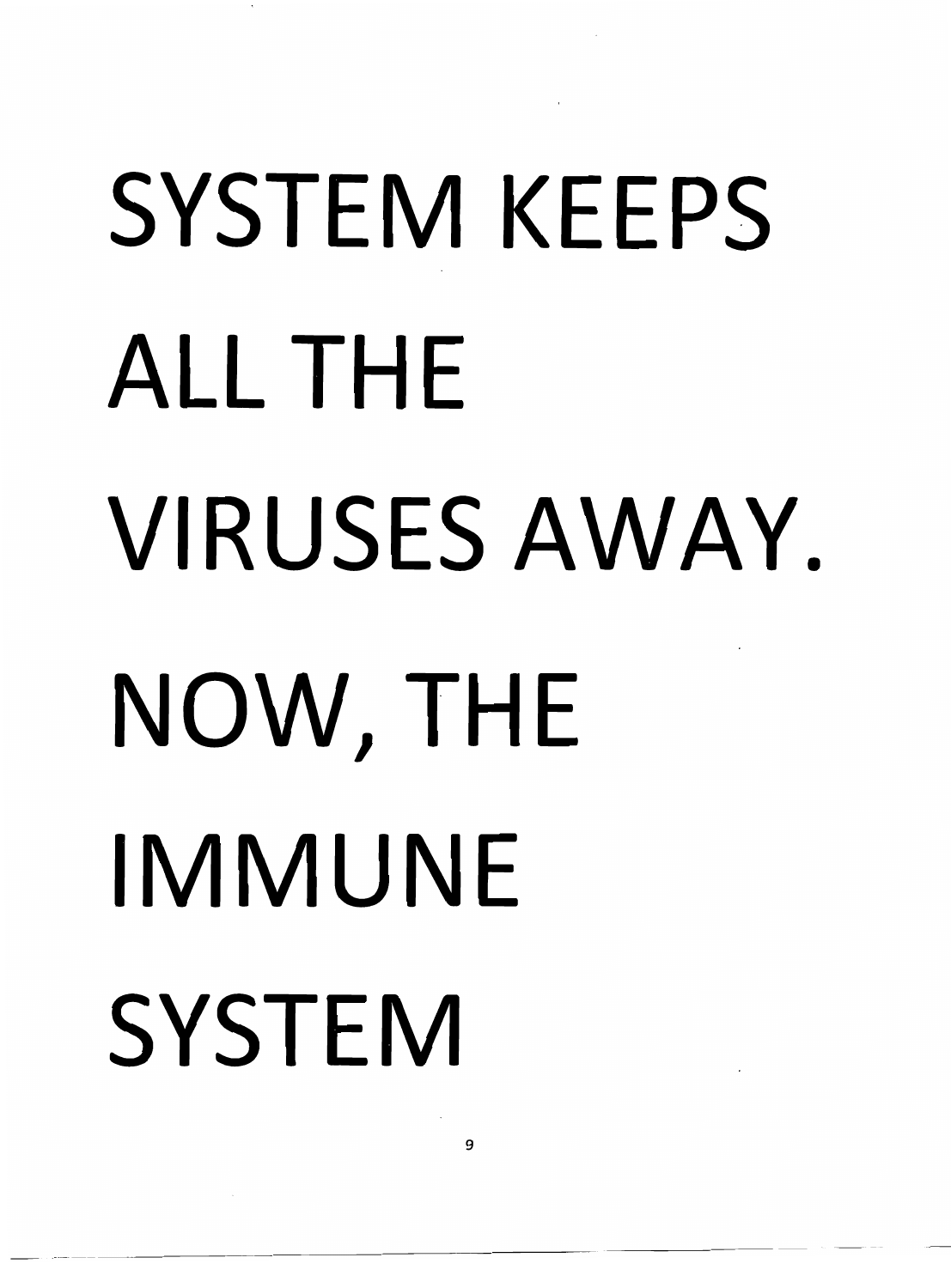## *WORKS AND PERFORMS ITS JOB IN DIRECT CORRELATION TO THE DEGREE OF HAPPINESS*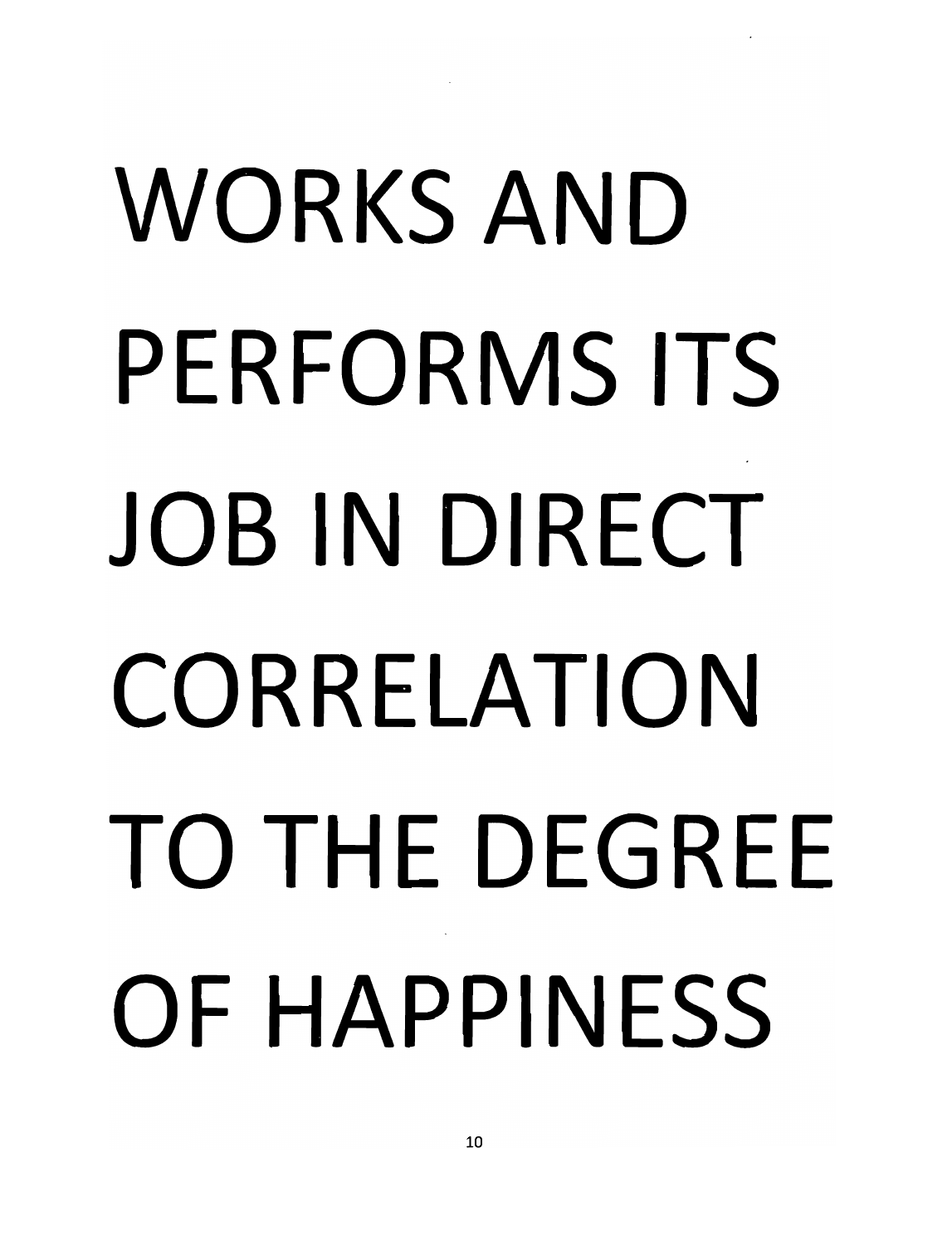## *AND SELF SATISFACTION A PERSON HAS -THEMSELVES. WHEN A PERSON HAS A*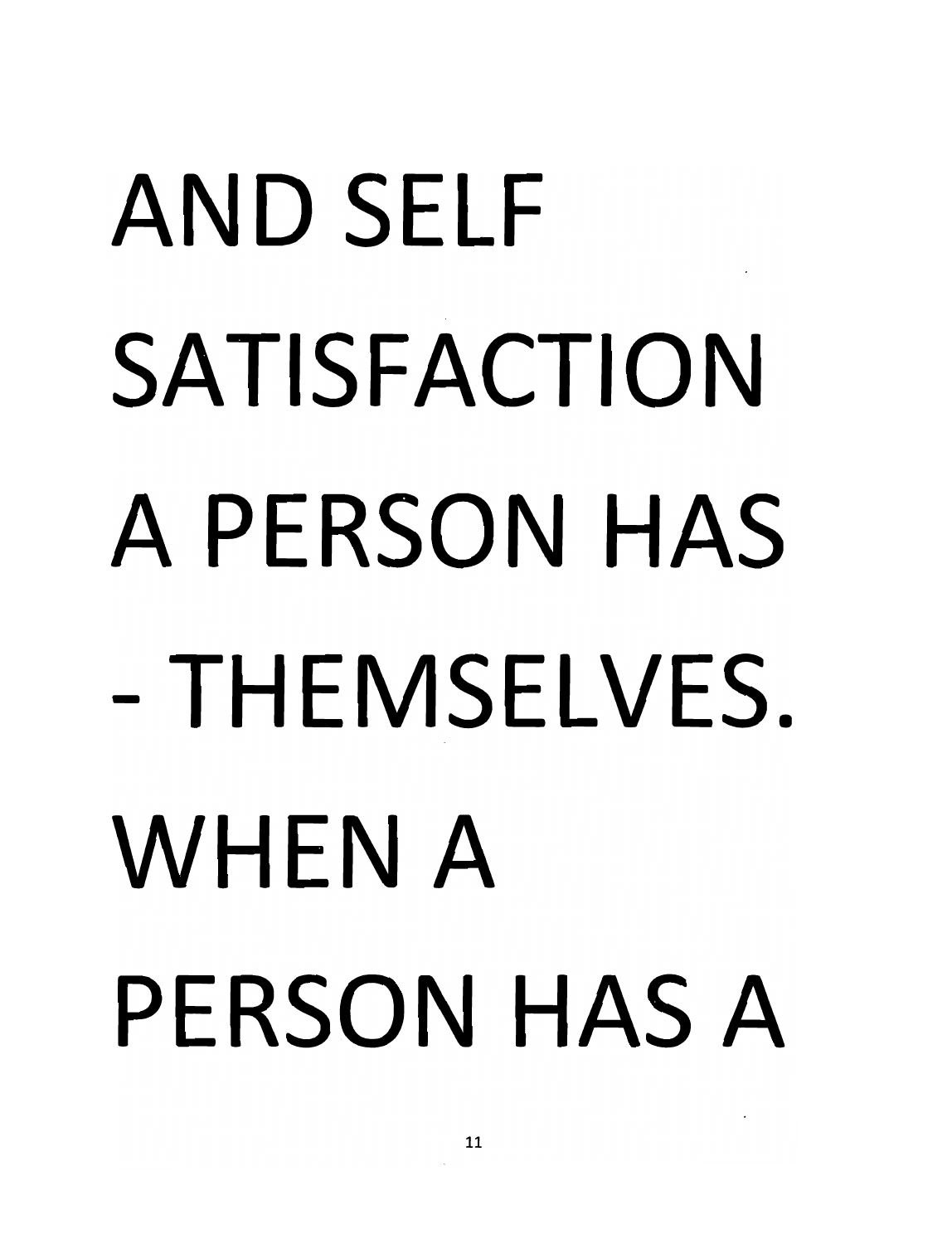## *VERY LARGE EGO HE/SHE HAS THE HIGHEST DEGREE OF SATISFACTION*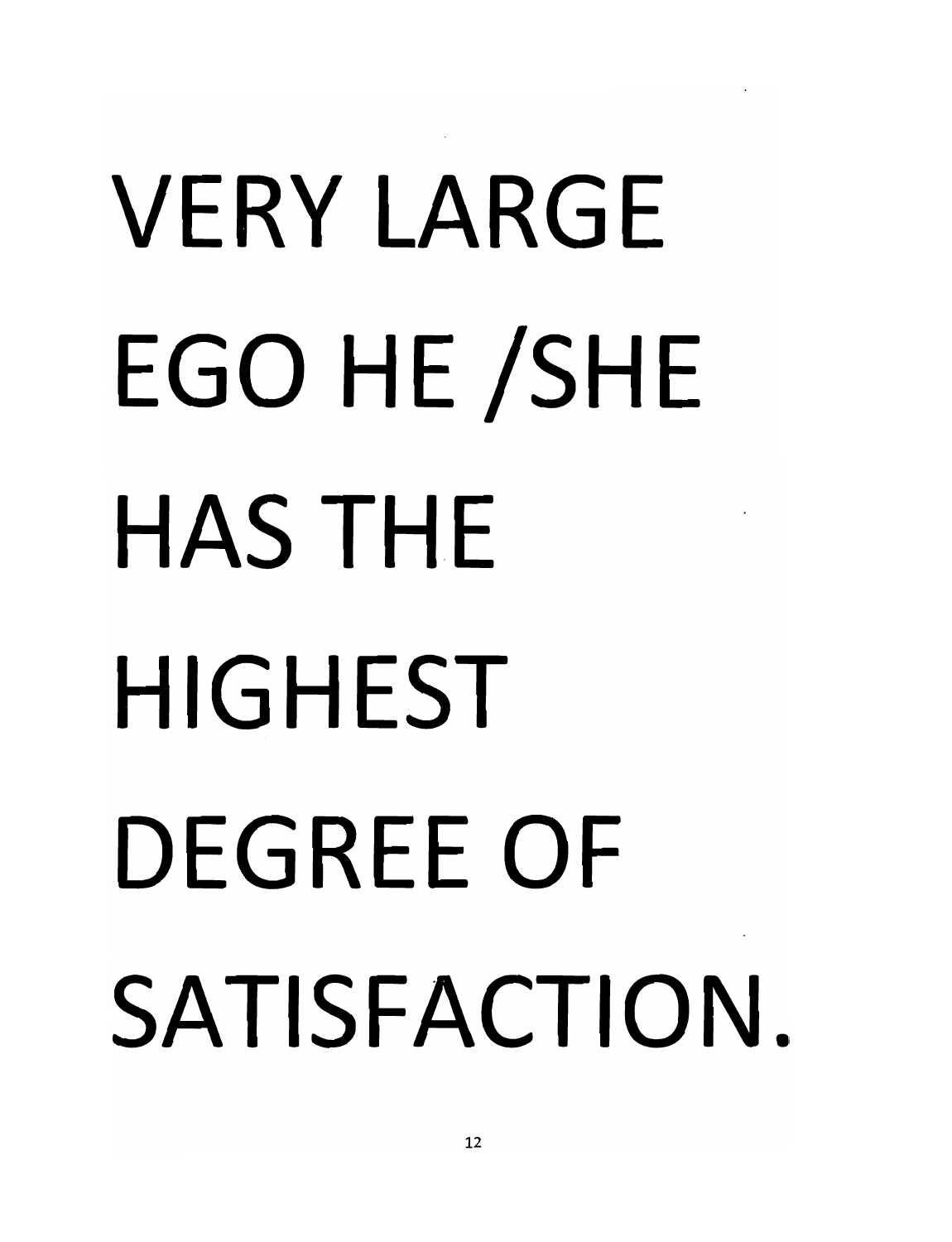## *THE IMMUNE SYSTEM IS WORKING OVERTIME TO KEEP ALL THE VISUSES*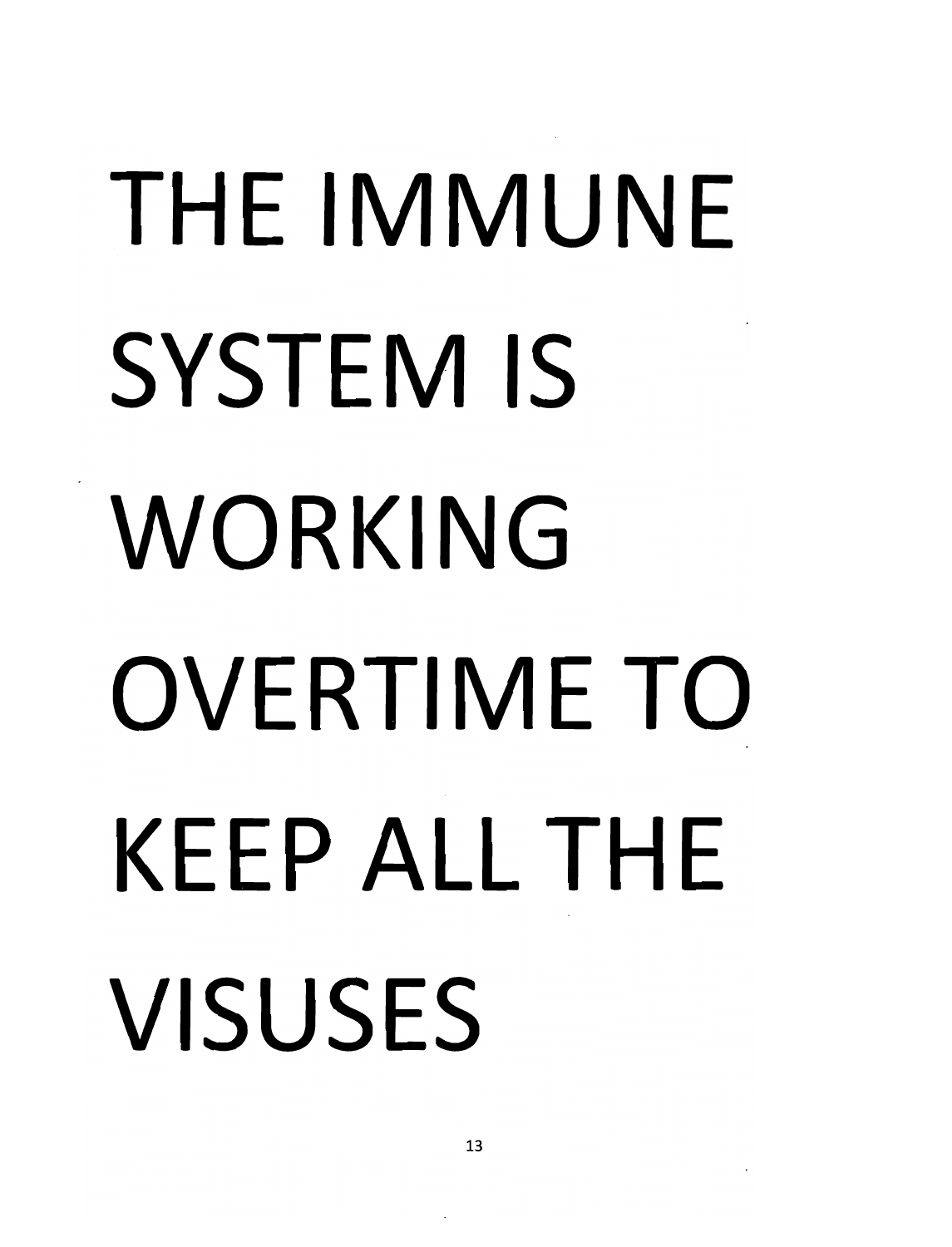## *AWAY.THE IMMUNE SYSTEM PREVENTS THE CELLS FROM DEGENERATING*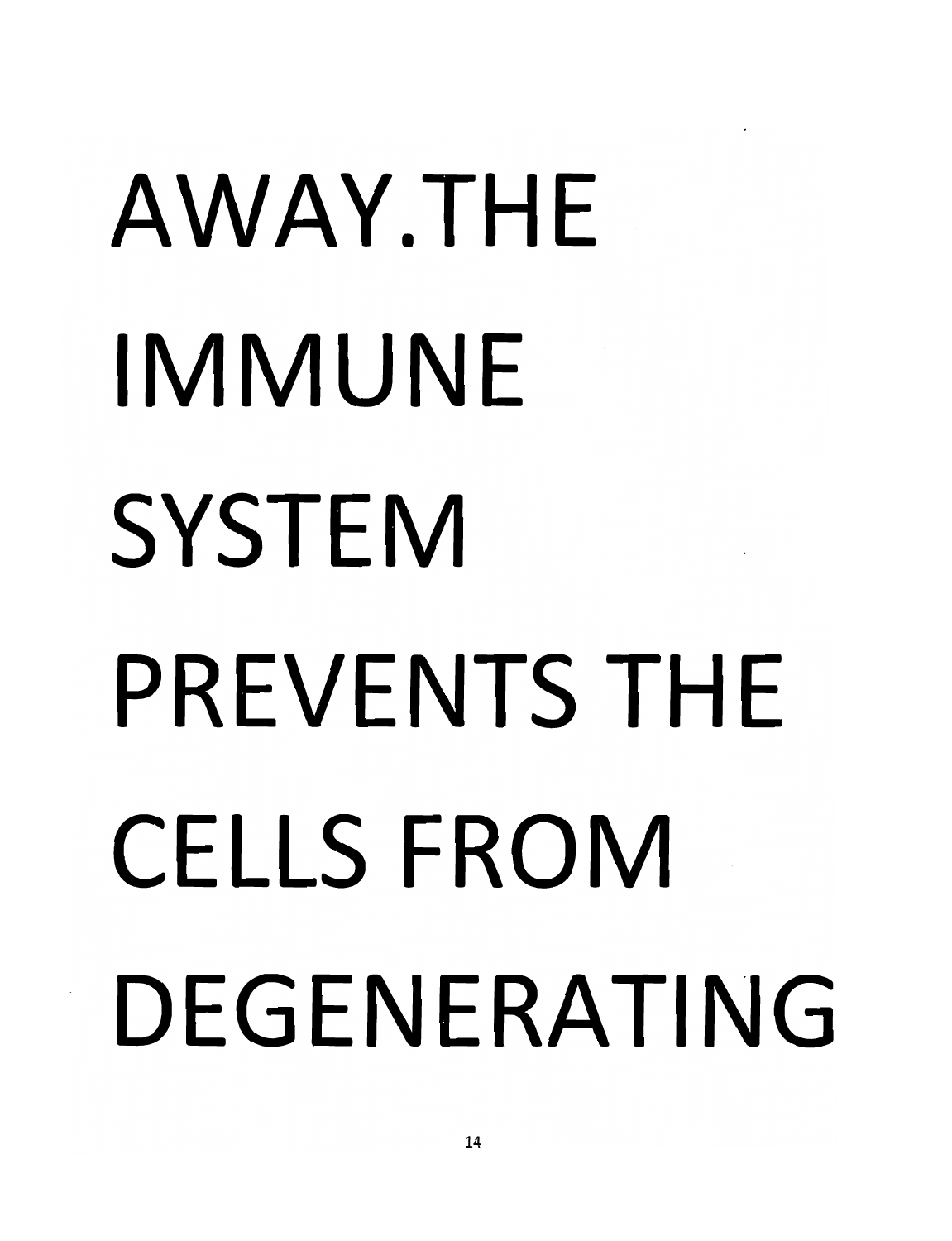## *THE IMMUNE SYSTEM ENABLES NEW CELLS TO REPLACE OLD CELLS. ALL*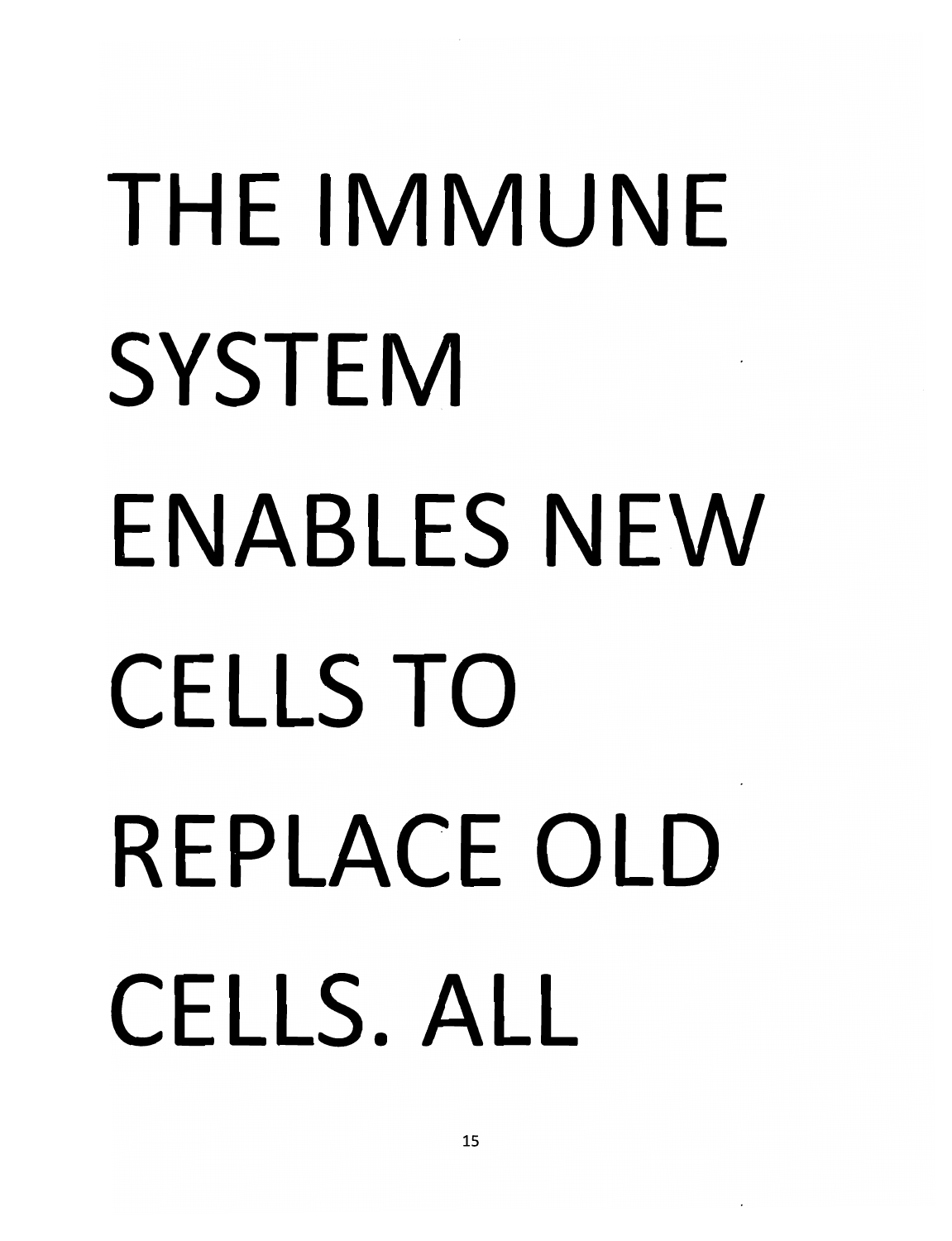## *CELLS IN THE BODY BRAIN CHANGE EVERY SEVEN YEARS. EVEN OLD PEOPLE IF THEY*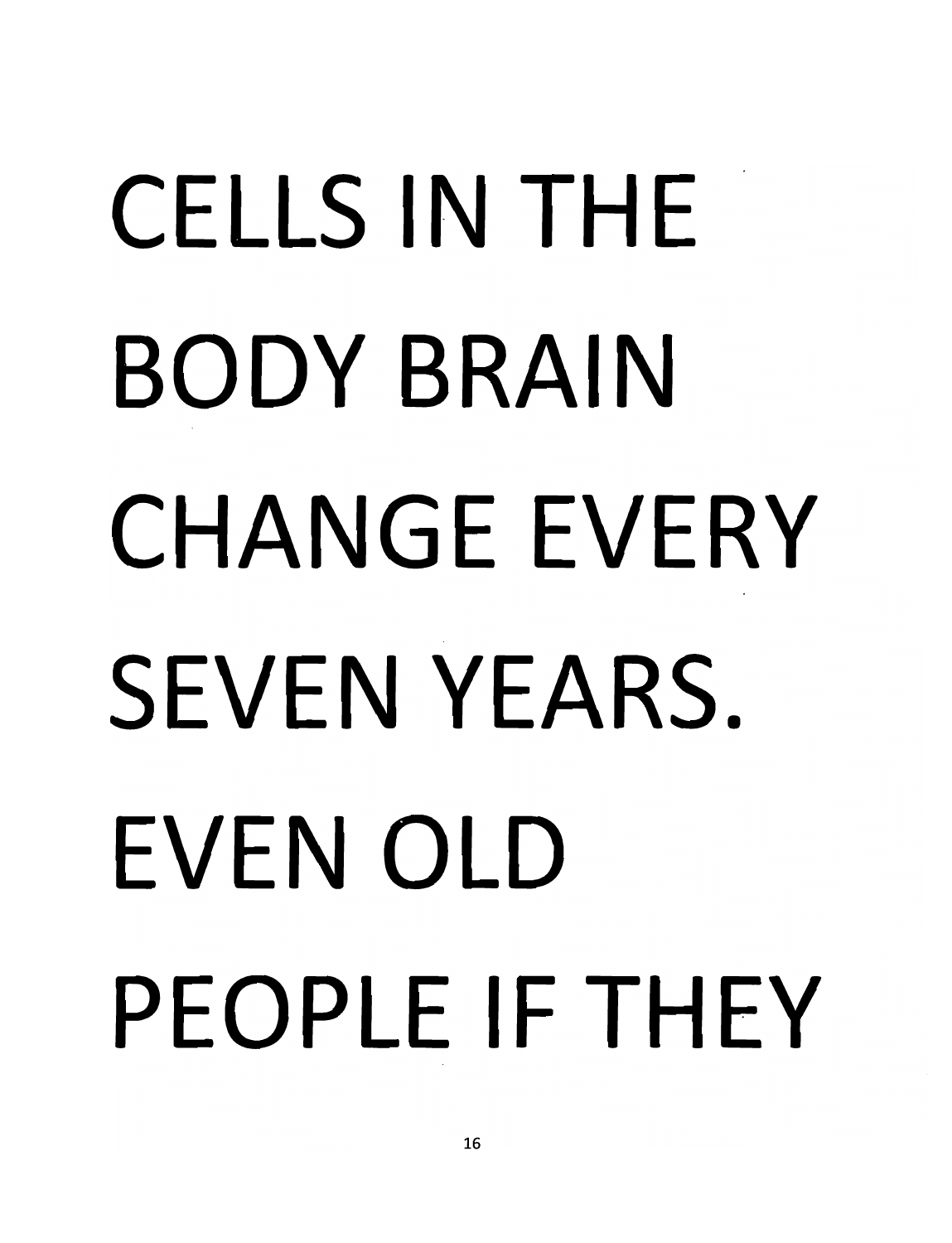## *HAVE A VERY LARGE EGO WILL REPLACE ALL THEIR WORN CELLS. THEY WILL NOT*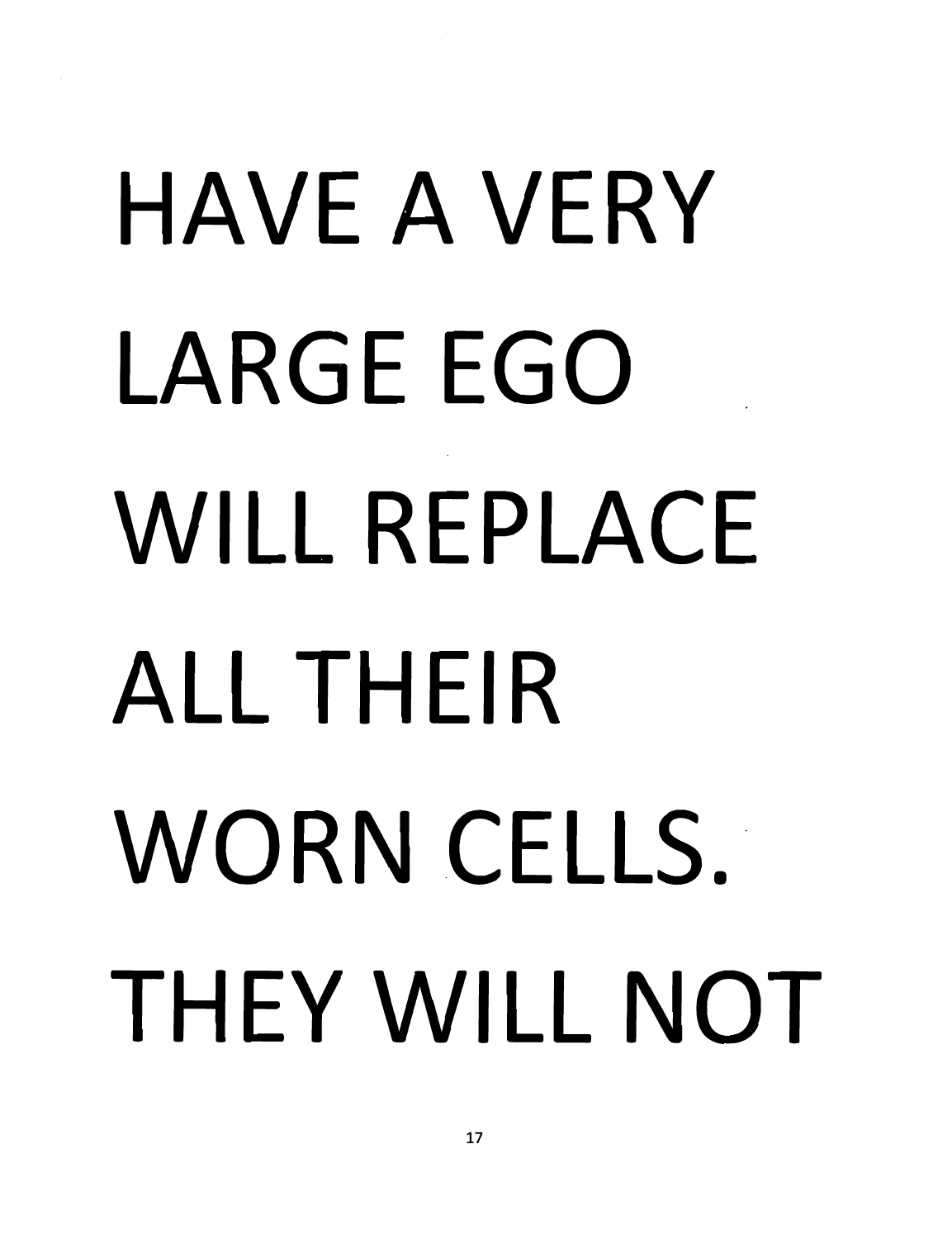## *HAVE NEUROSIS THEY WILL ESCAPE THE DISEASES OF OLD AGE. AND*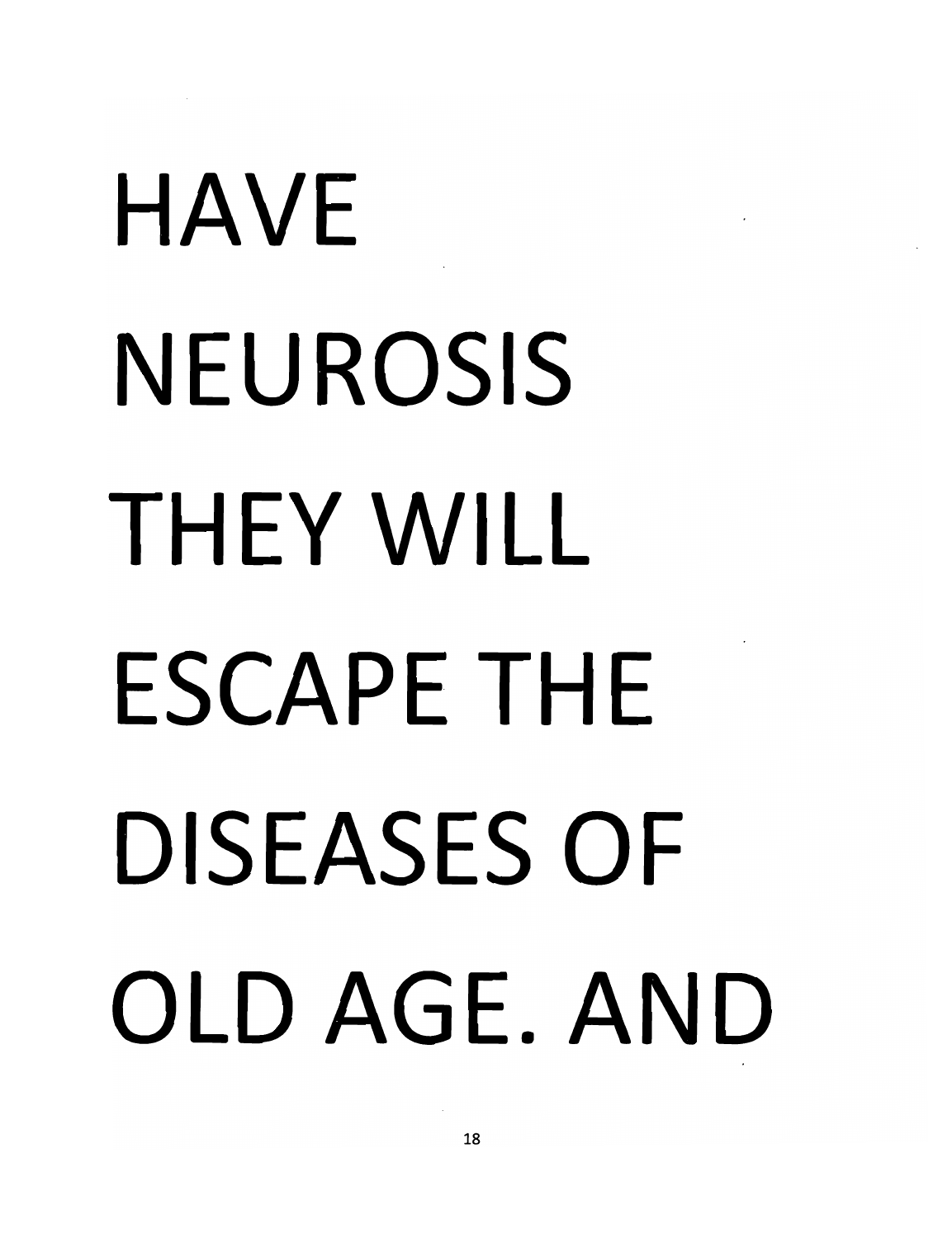# *THEY WILL ACHIEVE LONGEVITY. WHEN ONE BELIEVES THAT HE/SHE IS THE*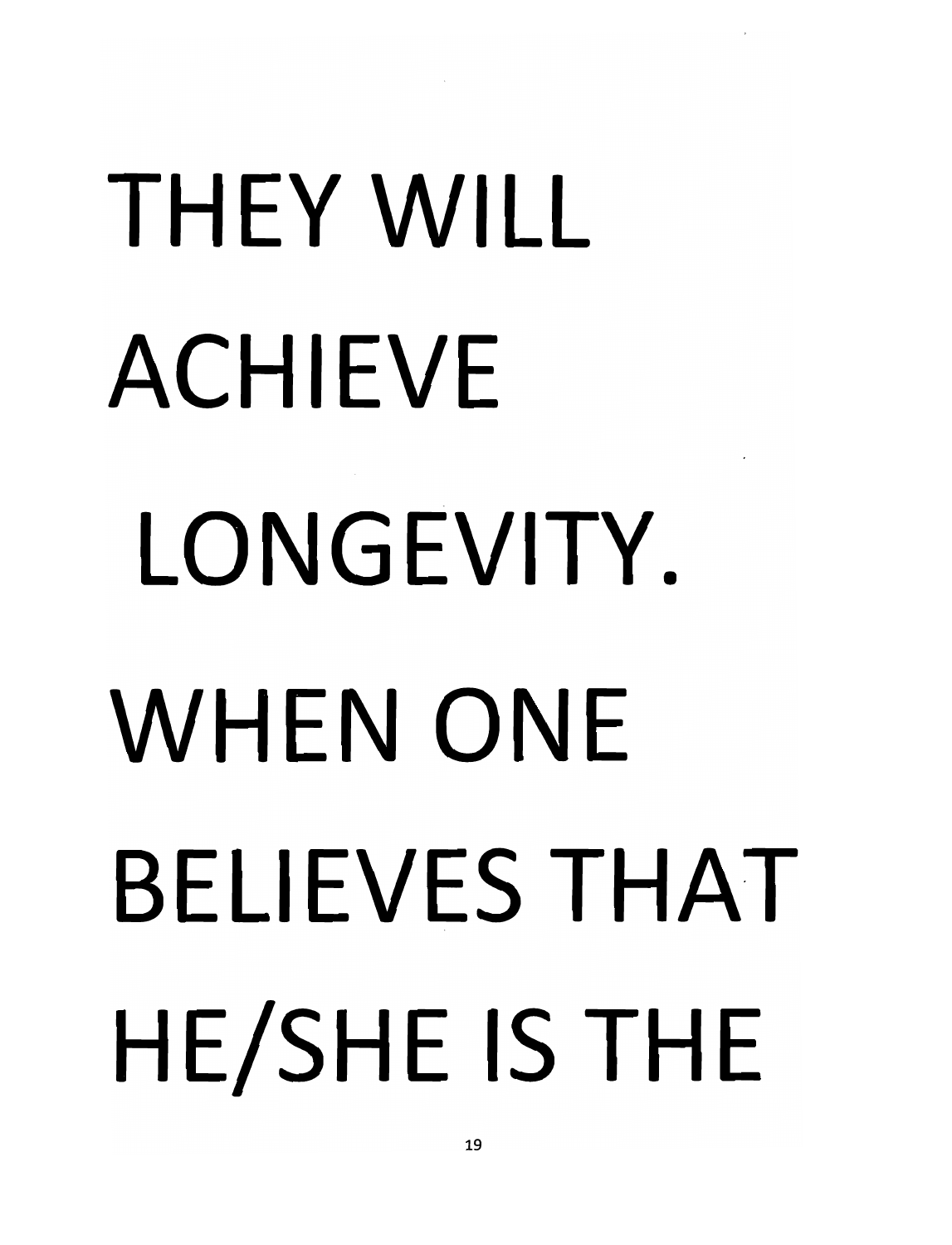## *GREATEST- NO ONE CAN HURT THEM. WHO IS TRYING TO HURT YOU? A cockroach?a*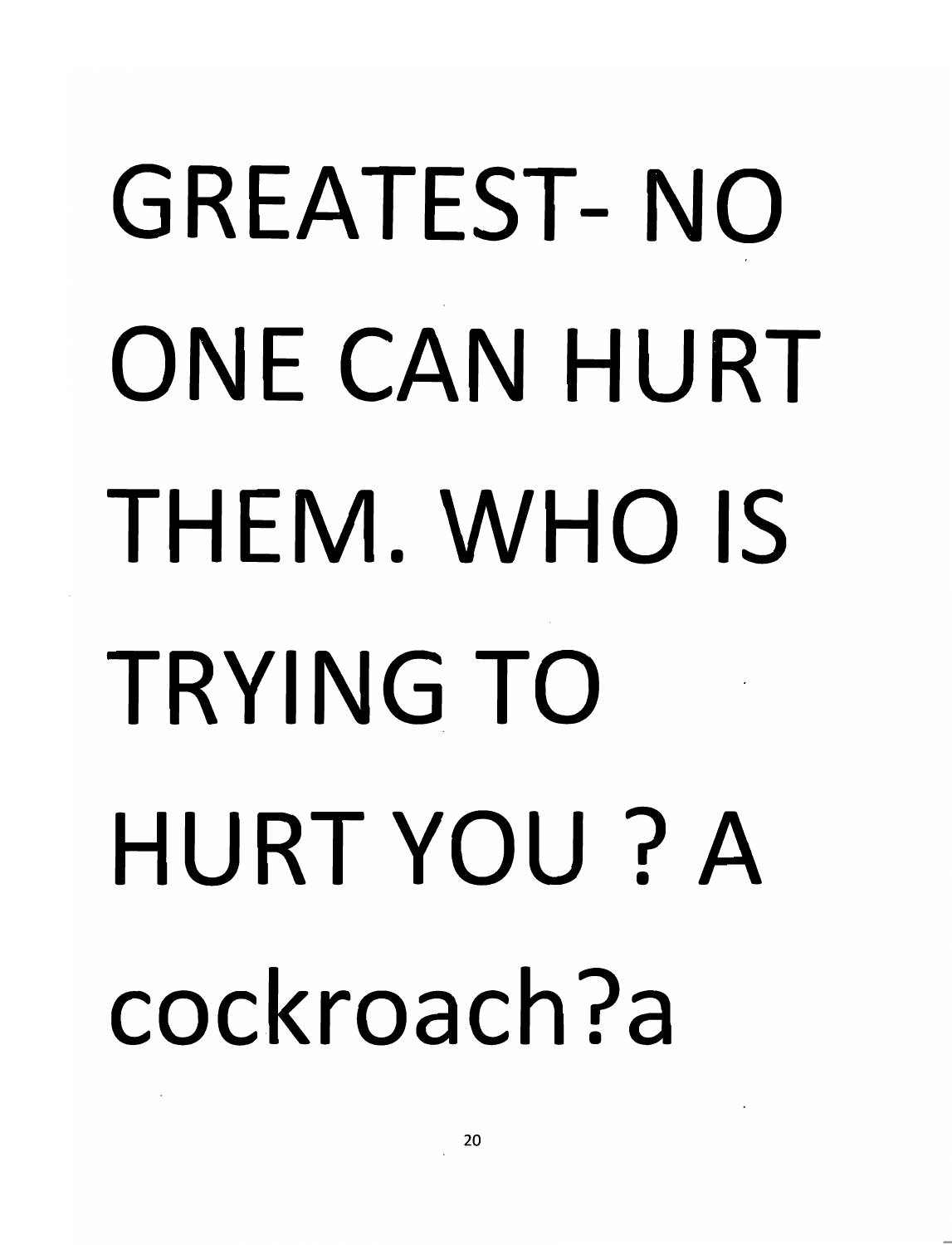## grasshopper?? a no body??? If the person trying to hurt you was descent he/she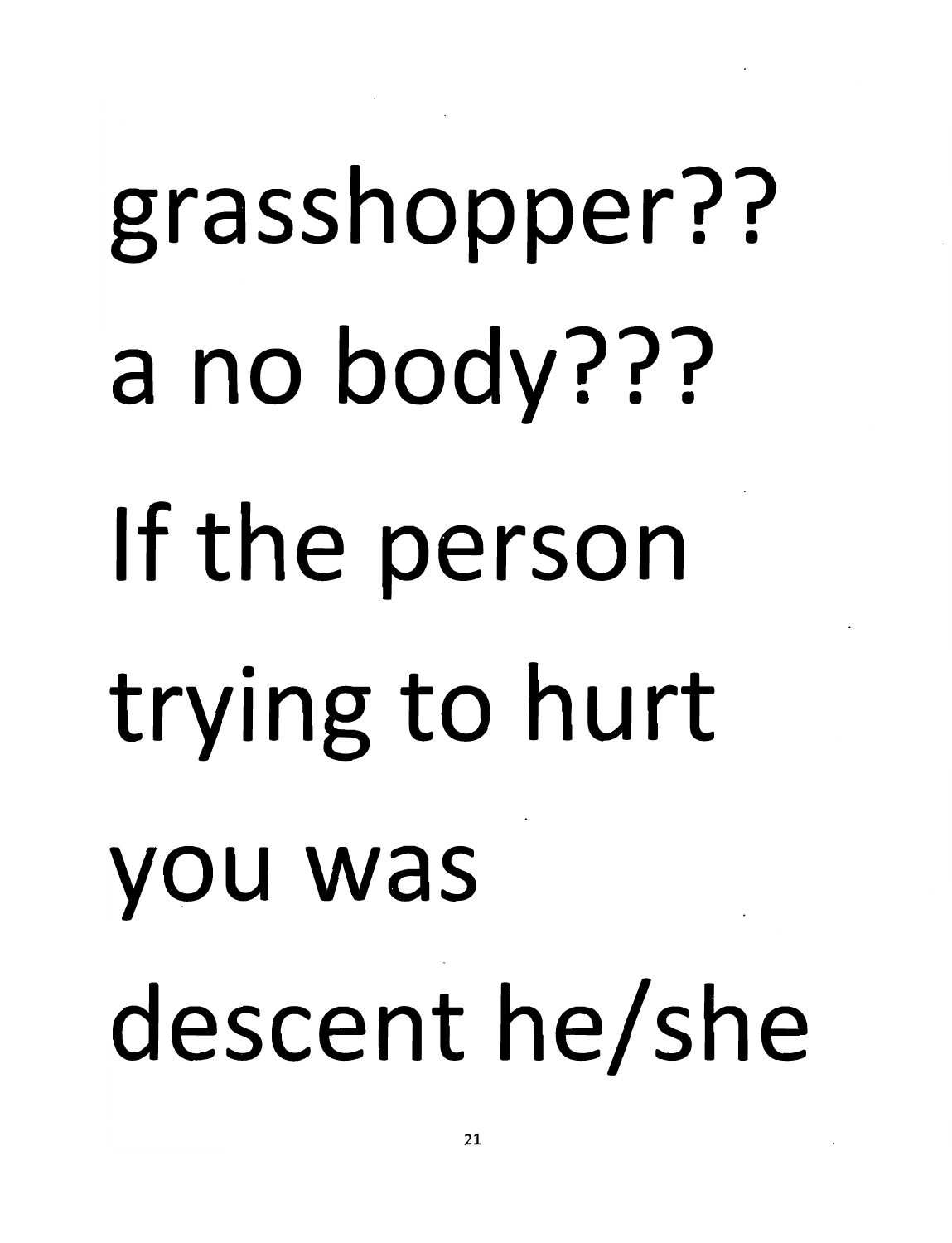#### *would behave ike a human and not like an animal.*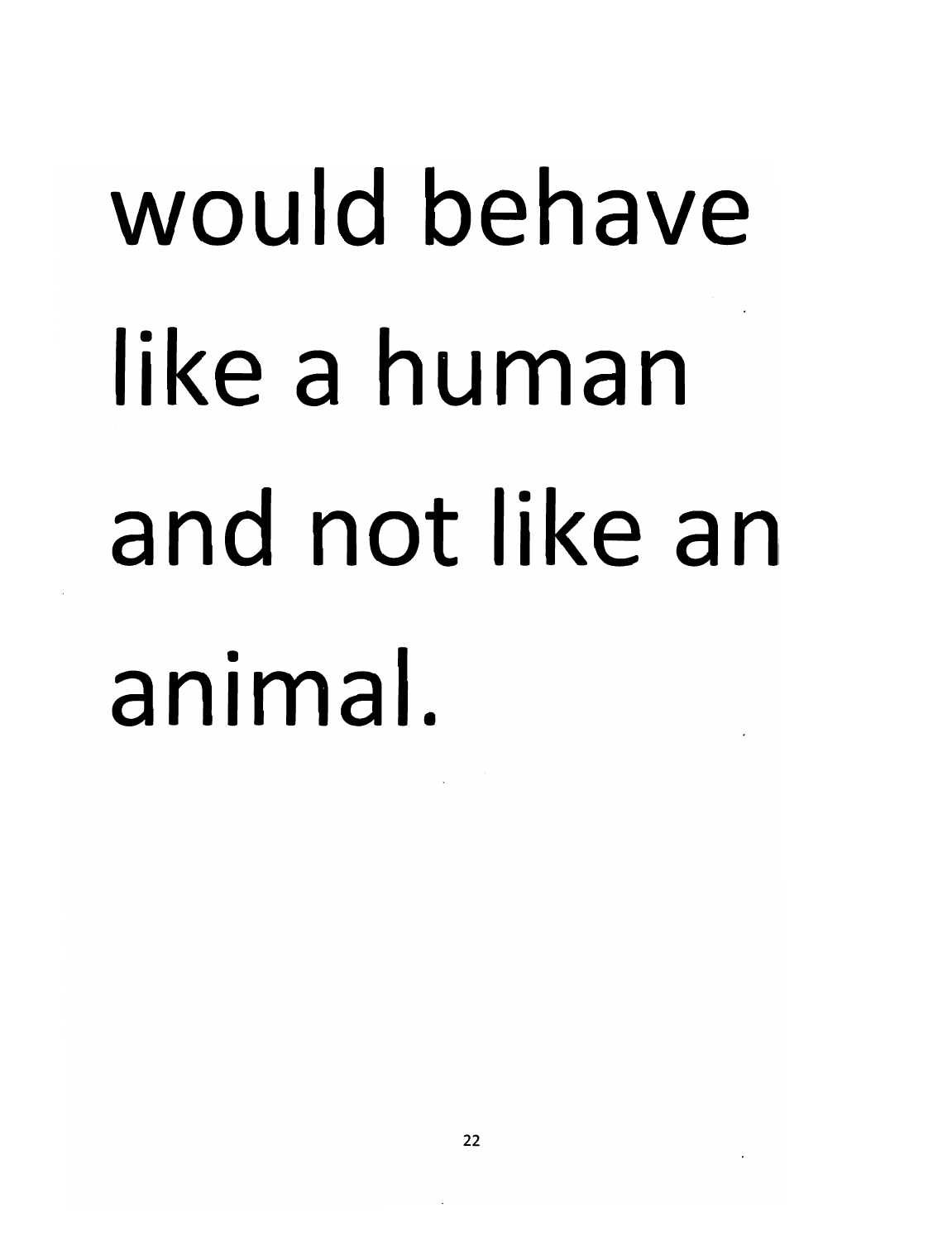#### At least my dog icks me, not bitesme. I have found that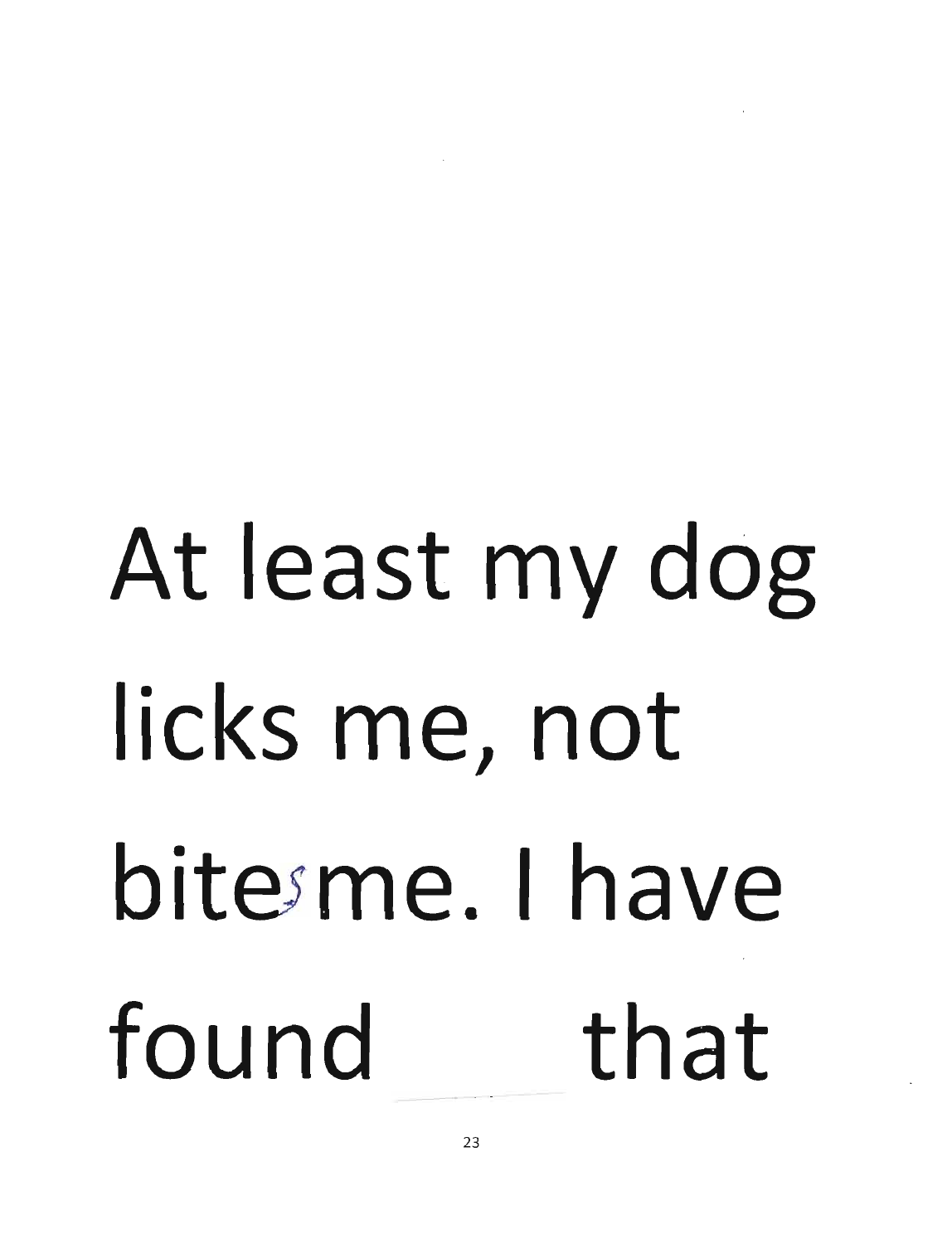## being sensitive to the ego of my dog inceases my dog's health and longevity.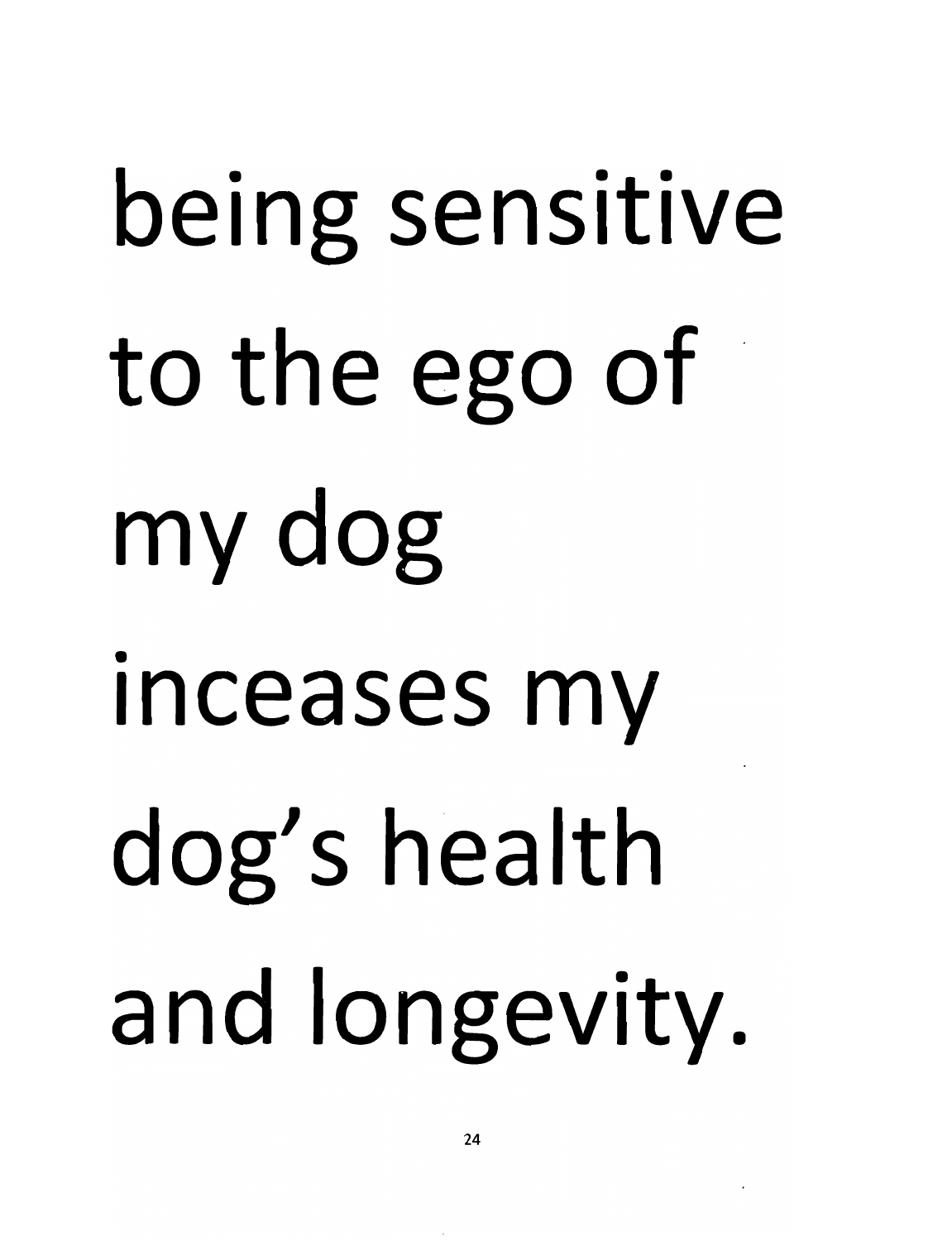## II. Arguments All arguments have 2 components. [1] the merit of the position. [21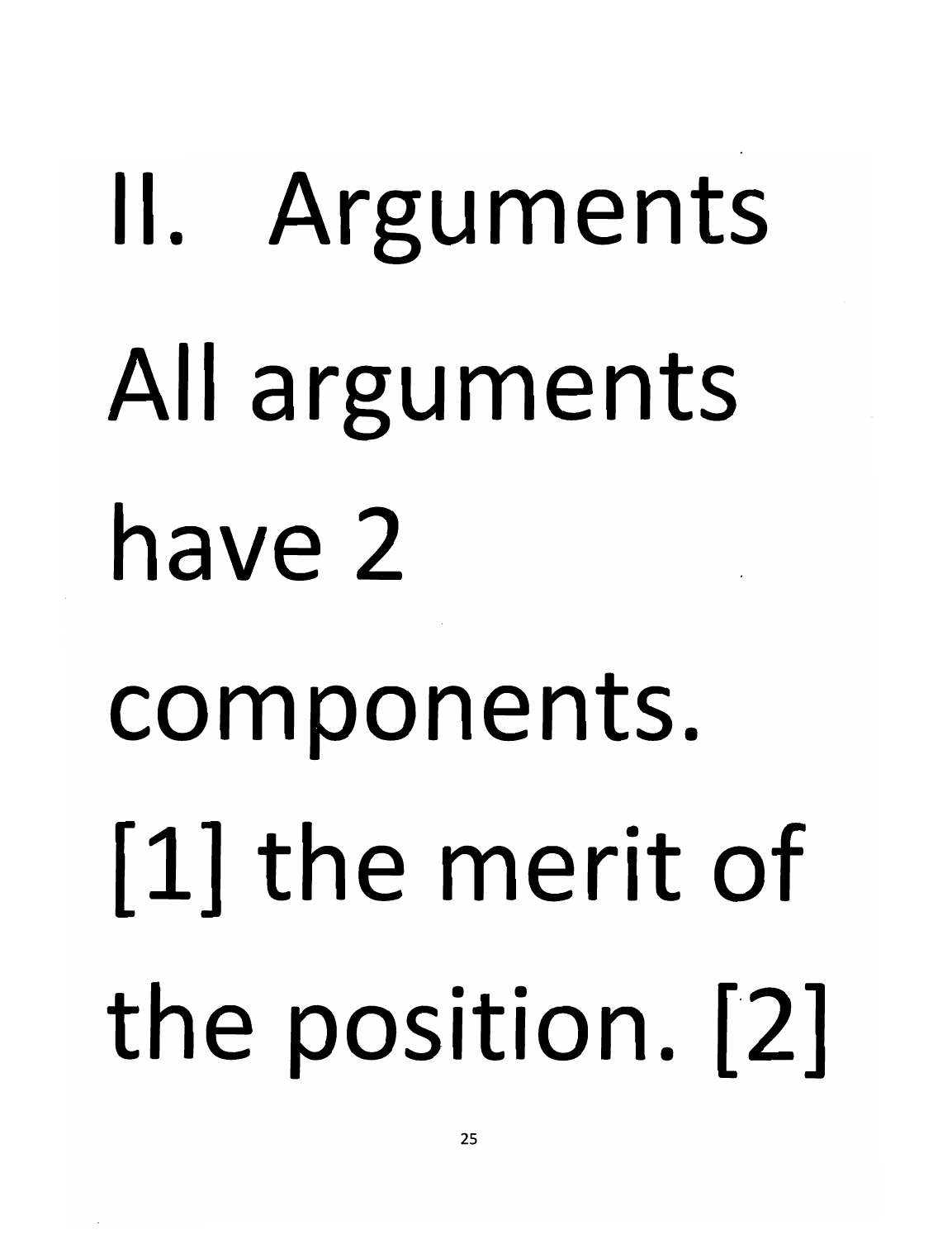# the emotional challenge to the Ego Of the contestants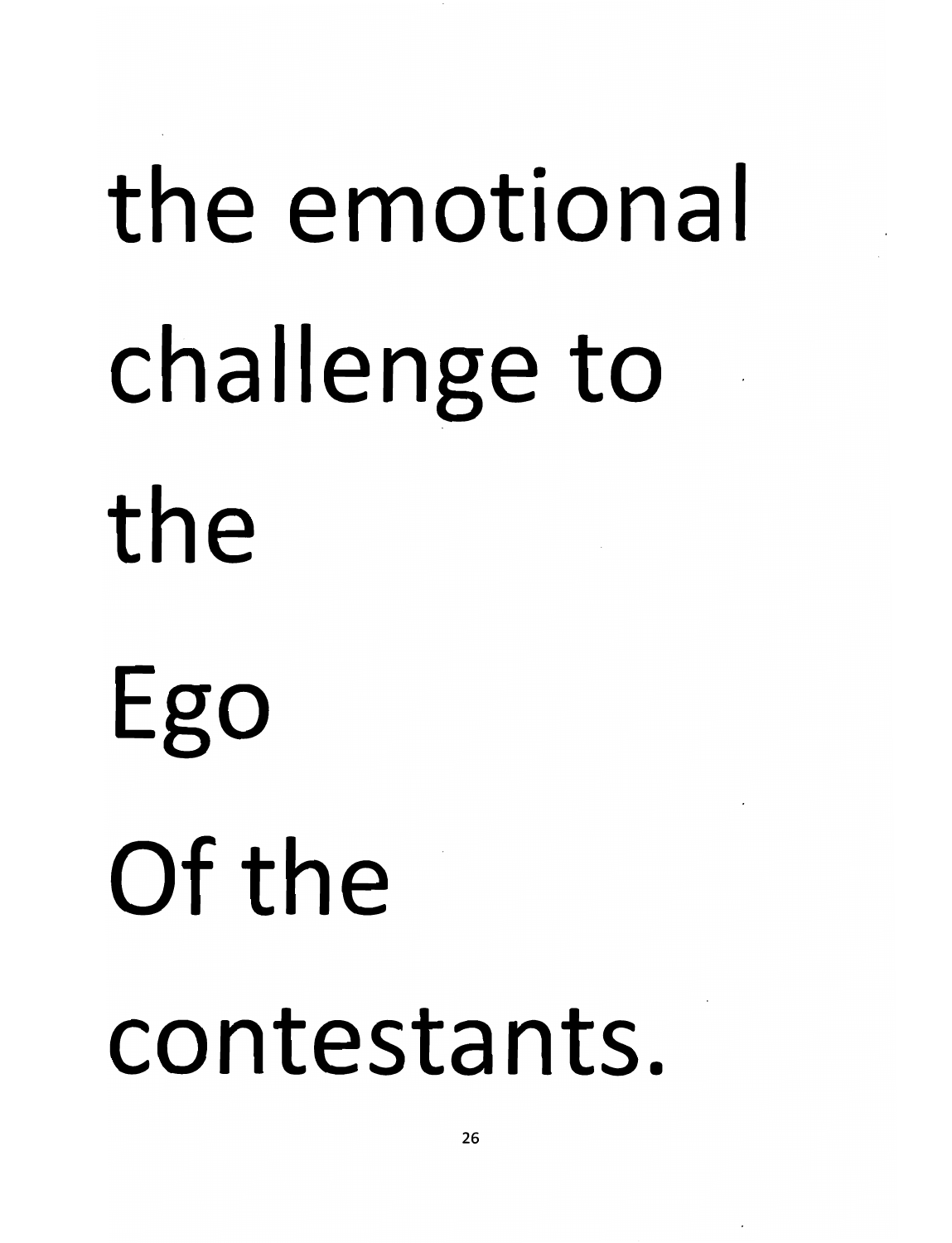## am married over 50 years. My wife ,in my opninion, was 90% wrong all the time. I did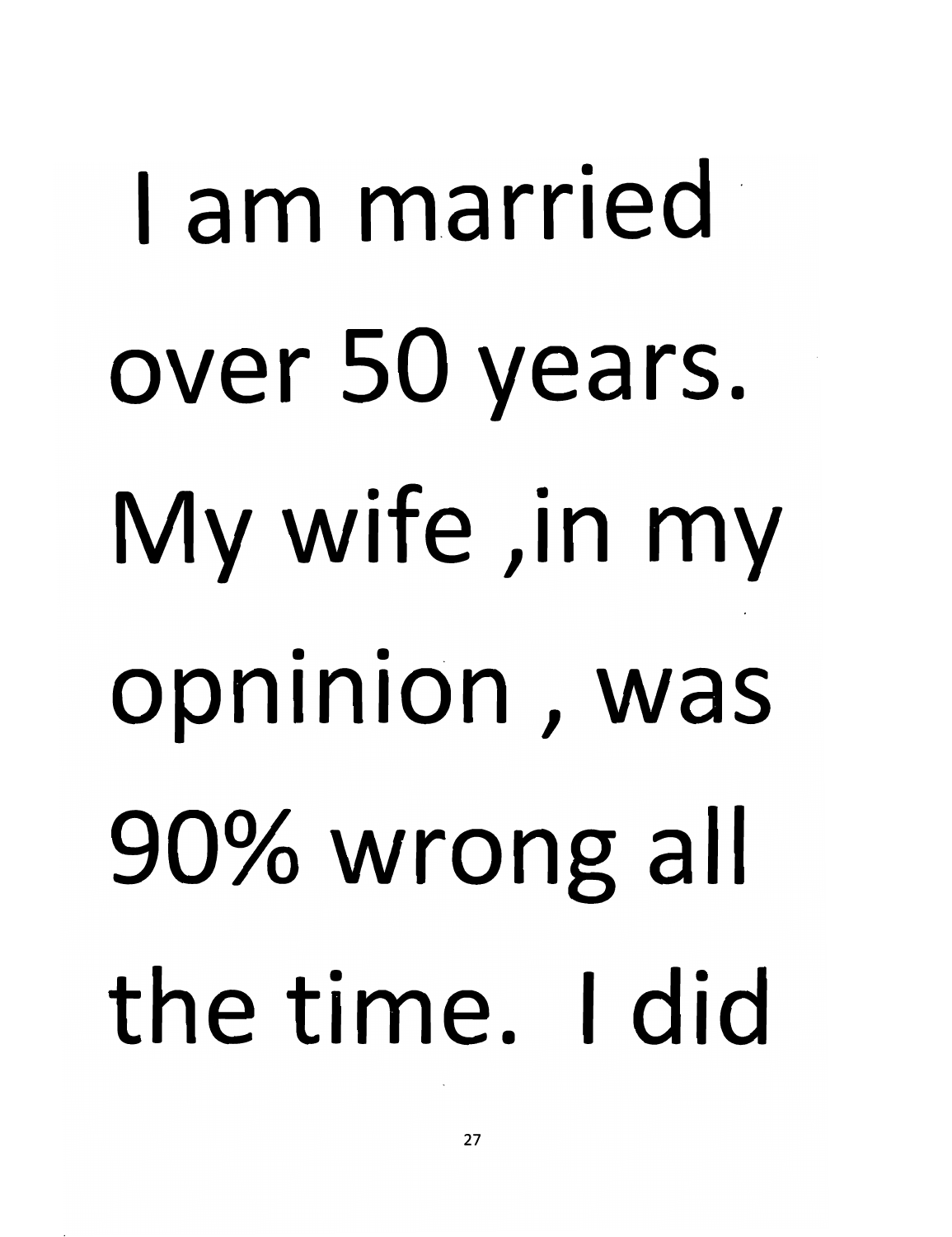what she wanted 90% of the time. Every time she was wrong. Not because of the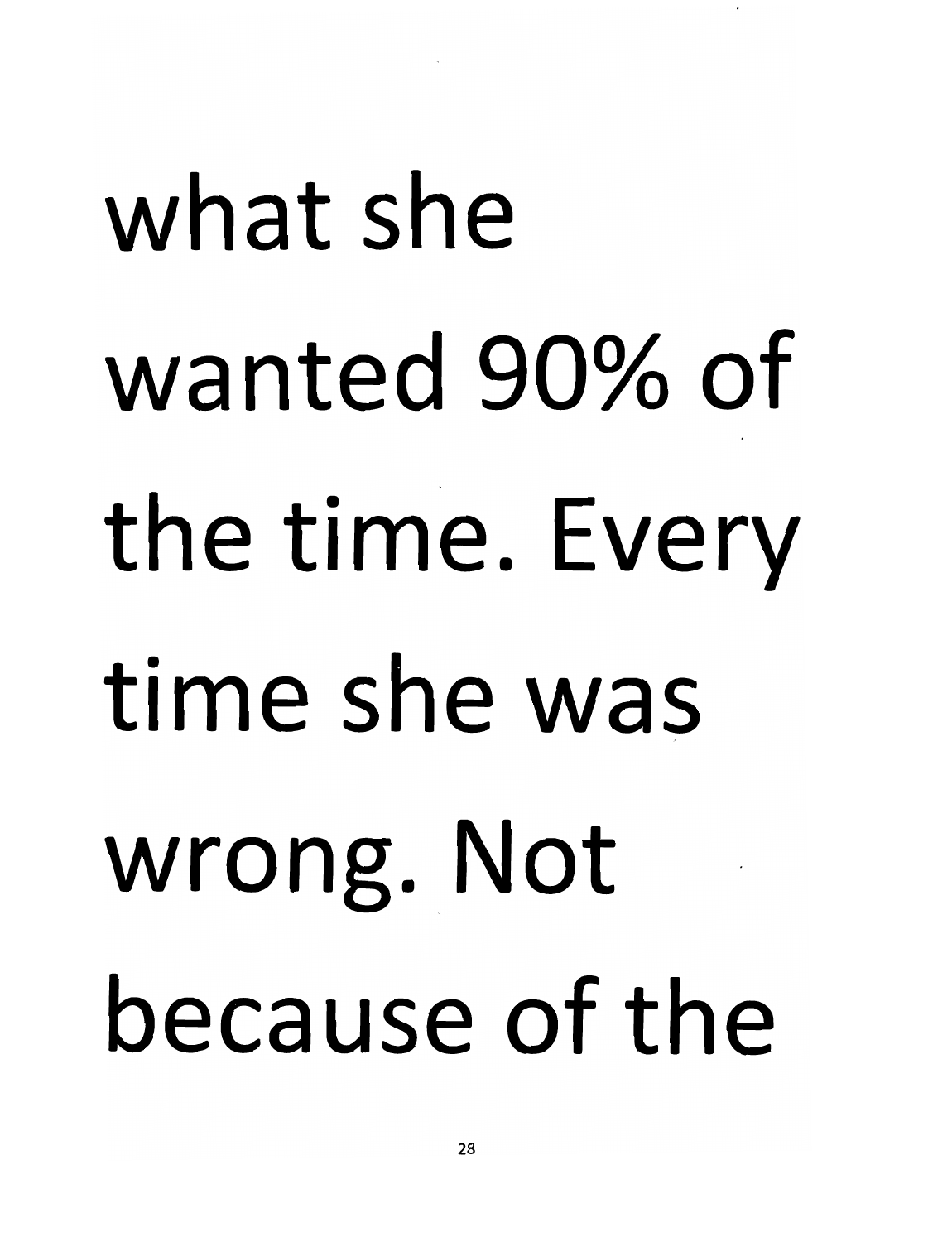# merits of her position. But because I did not want to hurt her Ego.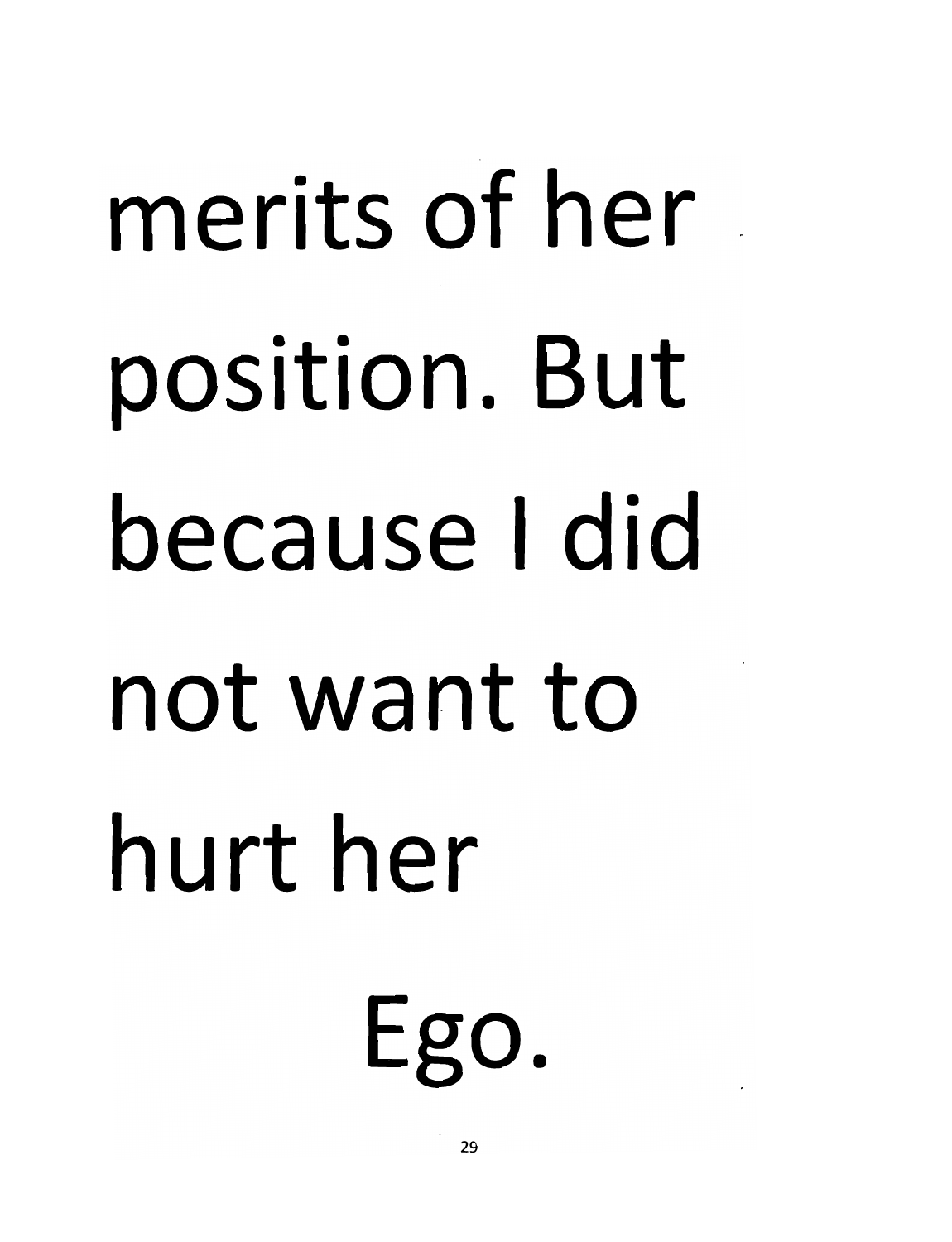## wanted to strengthen her Ego =strengthen her health=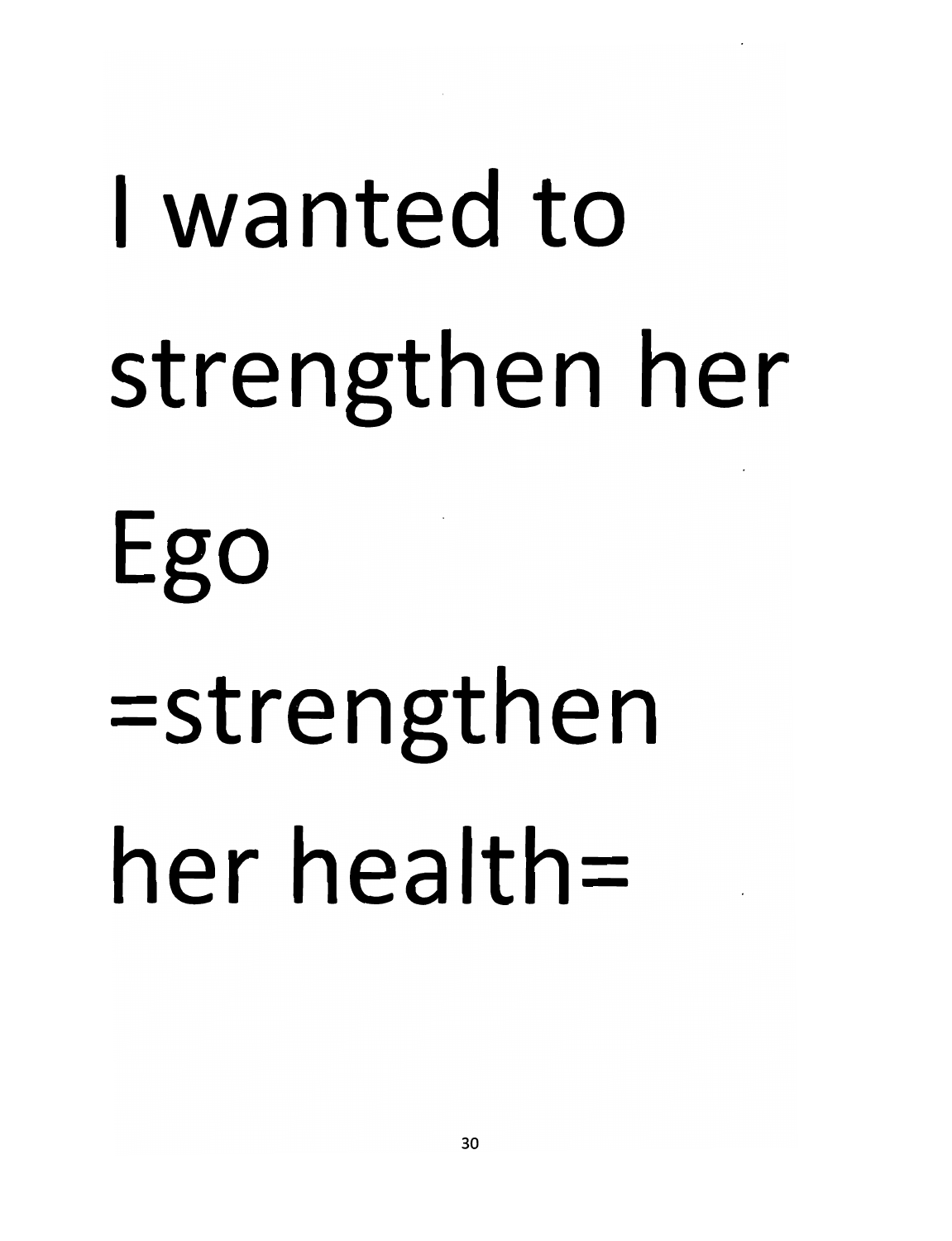## *strengthen her longevity. What did Iget in return ? A* HEALTY WIFE *WHO NEVER*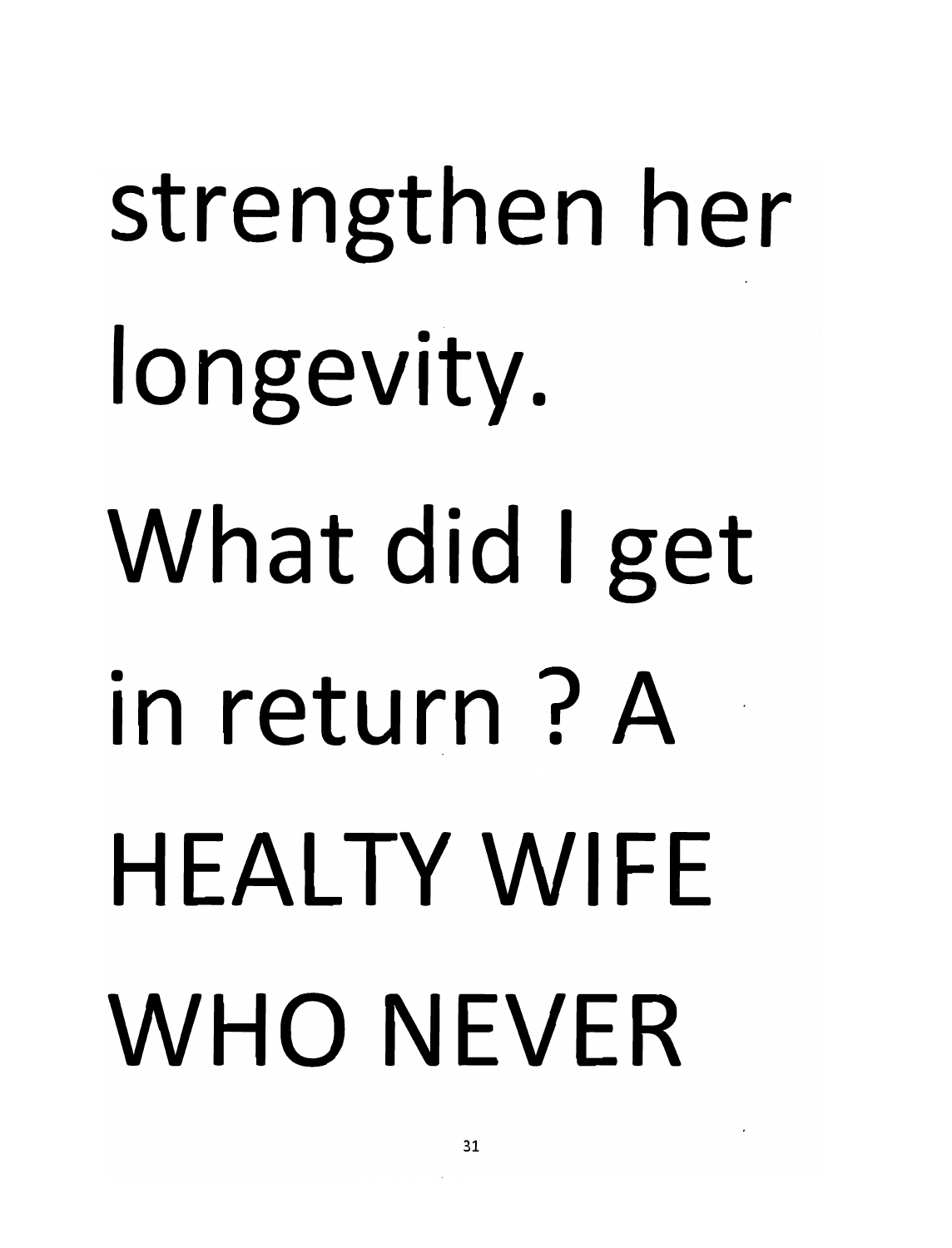## *AGES . SHE GETS MORE BEAUTIFUL EVERYDAY. I SPOILED MY WIFE ROTTEN*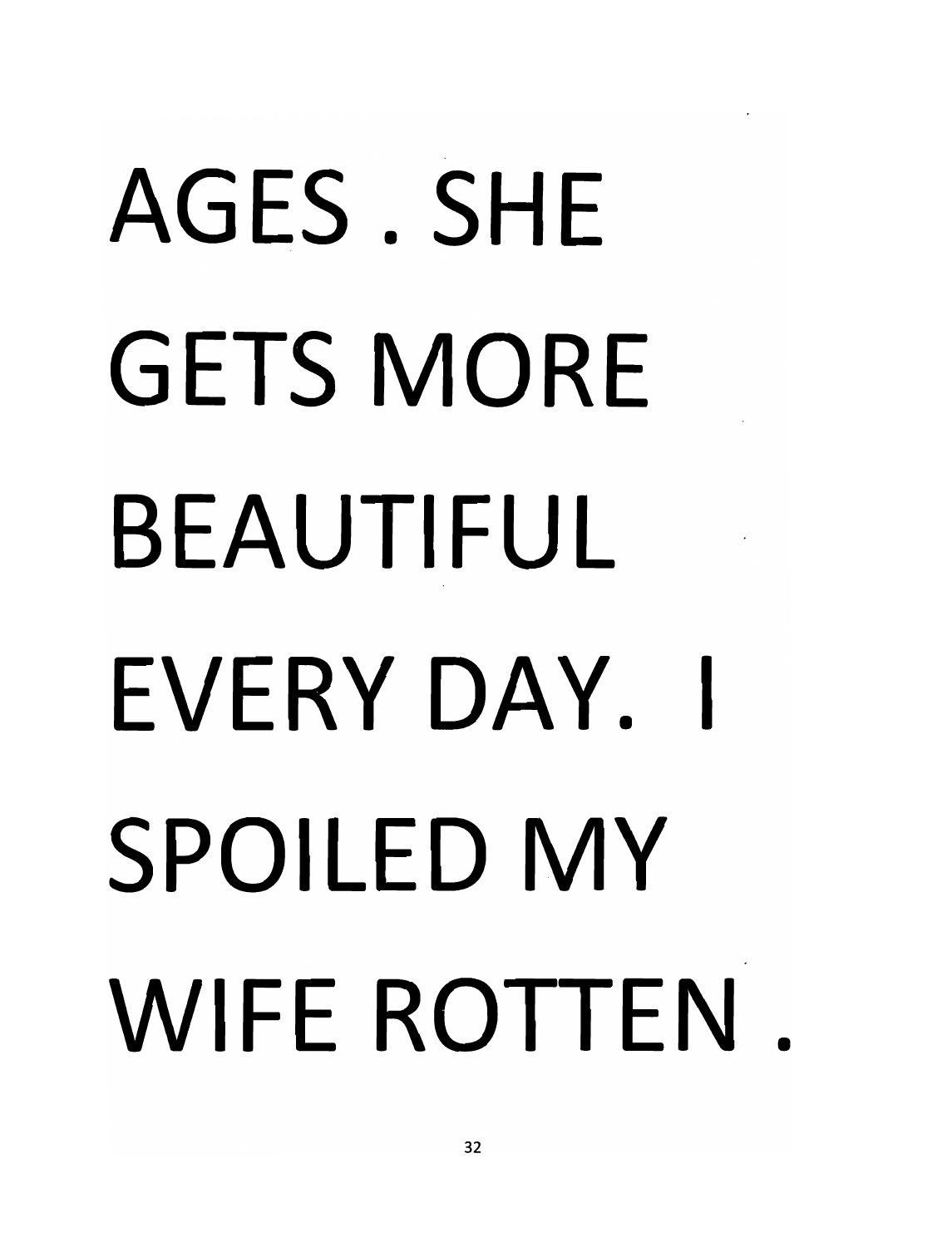BUT I GOT over 50 years of marita happiness. The same formula I follow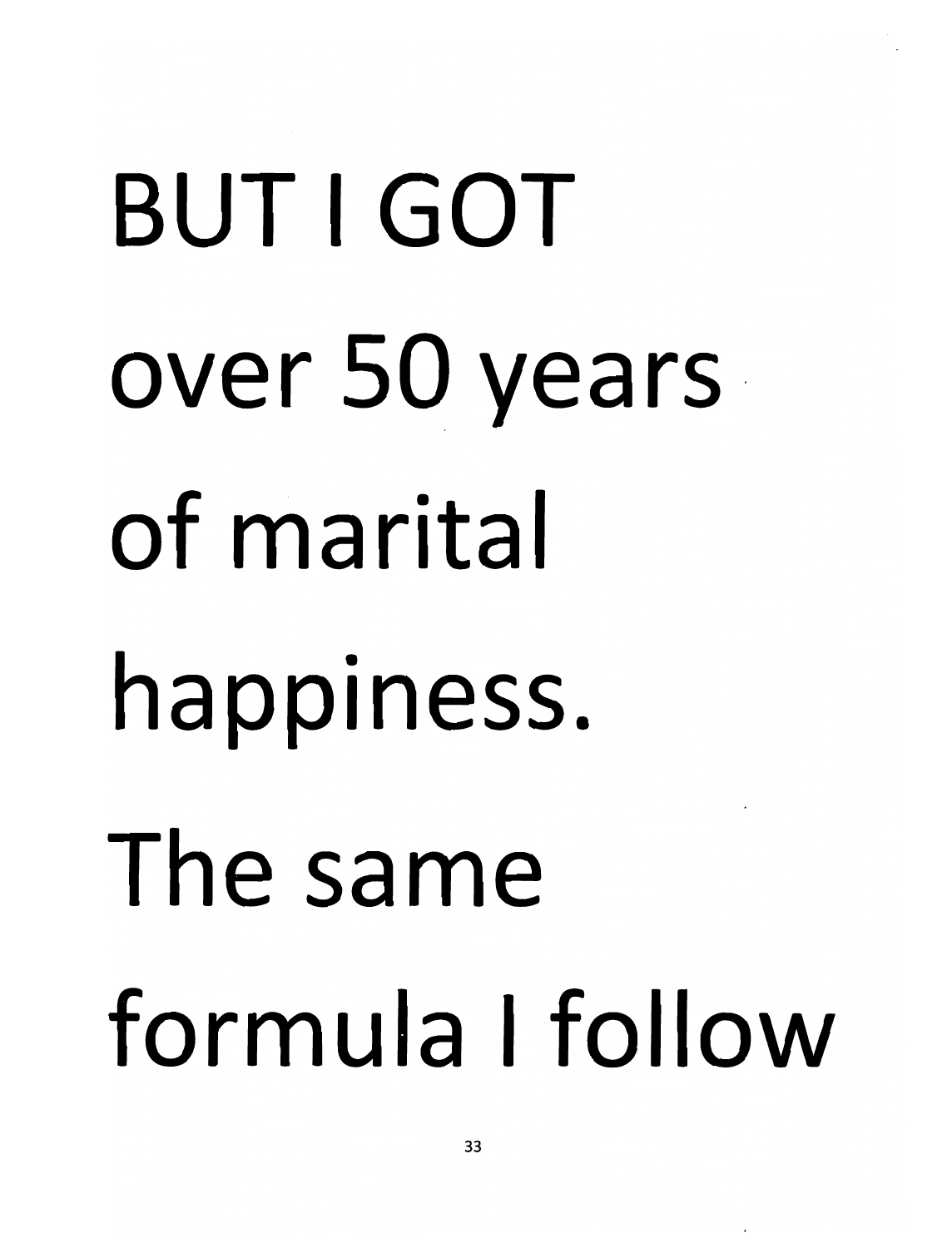## with my children grand children and everyone else. Iturned enemies to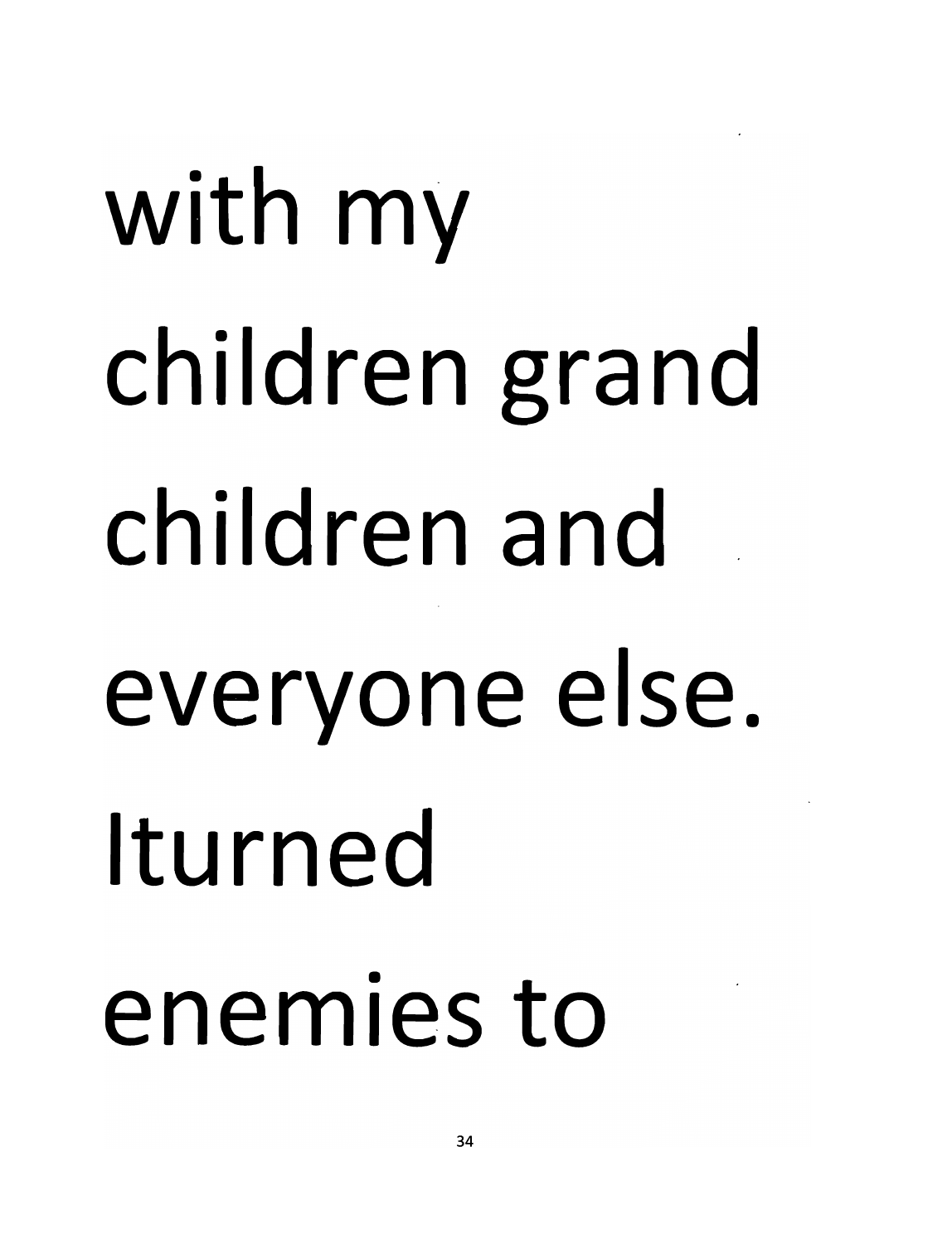## *best friends. am very flexible. That is the SECRET to have peace with all men*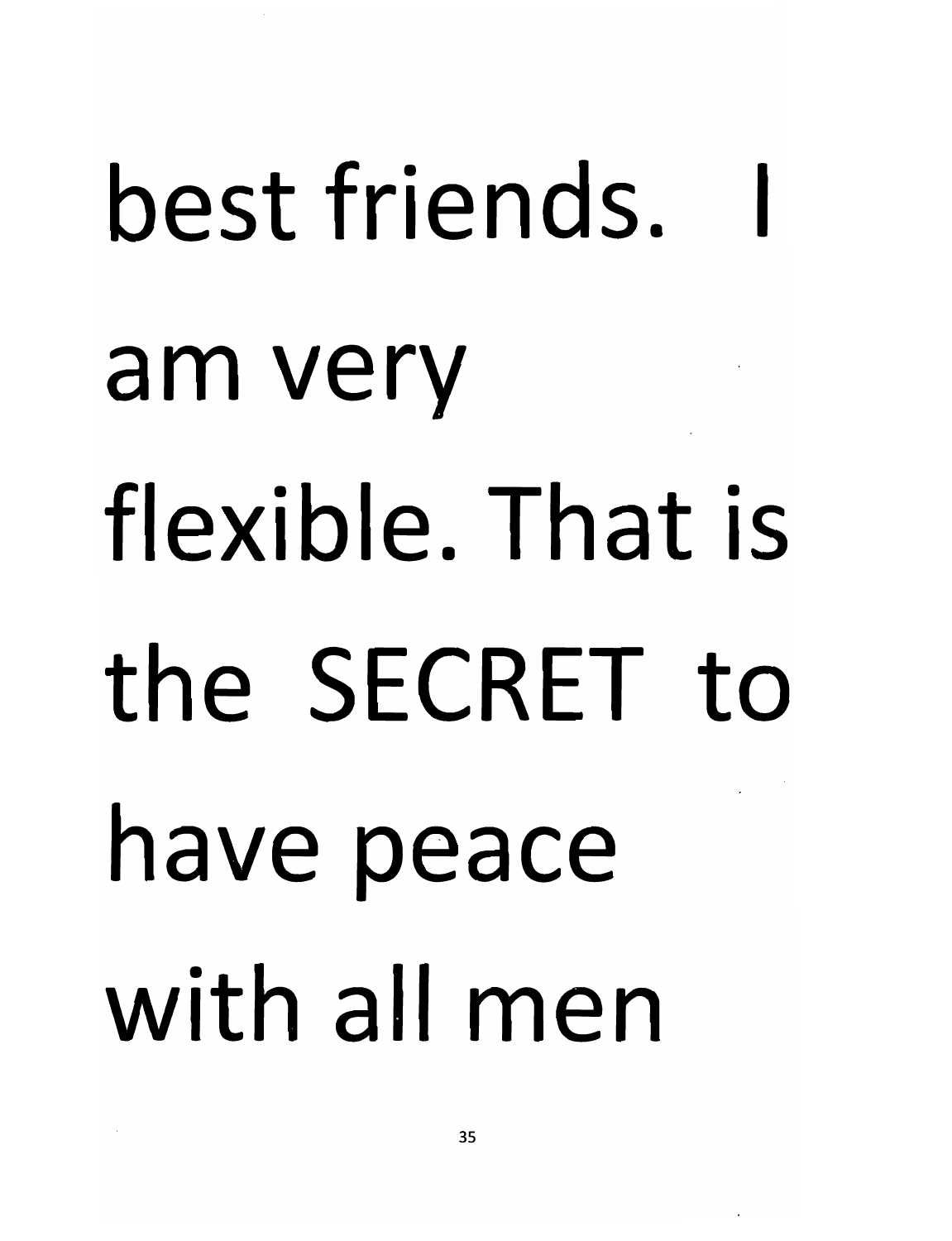#### /women and GOD.

*IN THE USA THERE ARE 75 MILLION PEOPLE WHO SUFFER FROM DEPRESSION SOME TIME IN THEIR LIFE.*

*I WENT THROUGH HELL HELL HELL IN MY LIFE . BUT I ALWAYS HAD \N ASTRONOMICAL*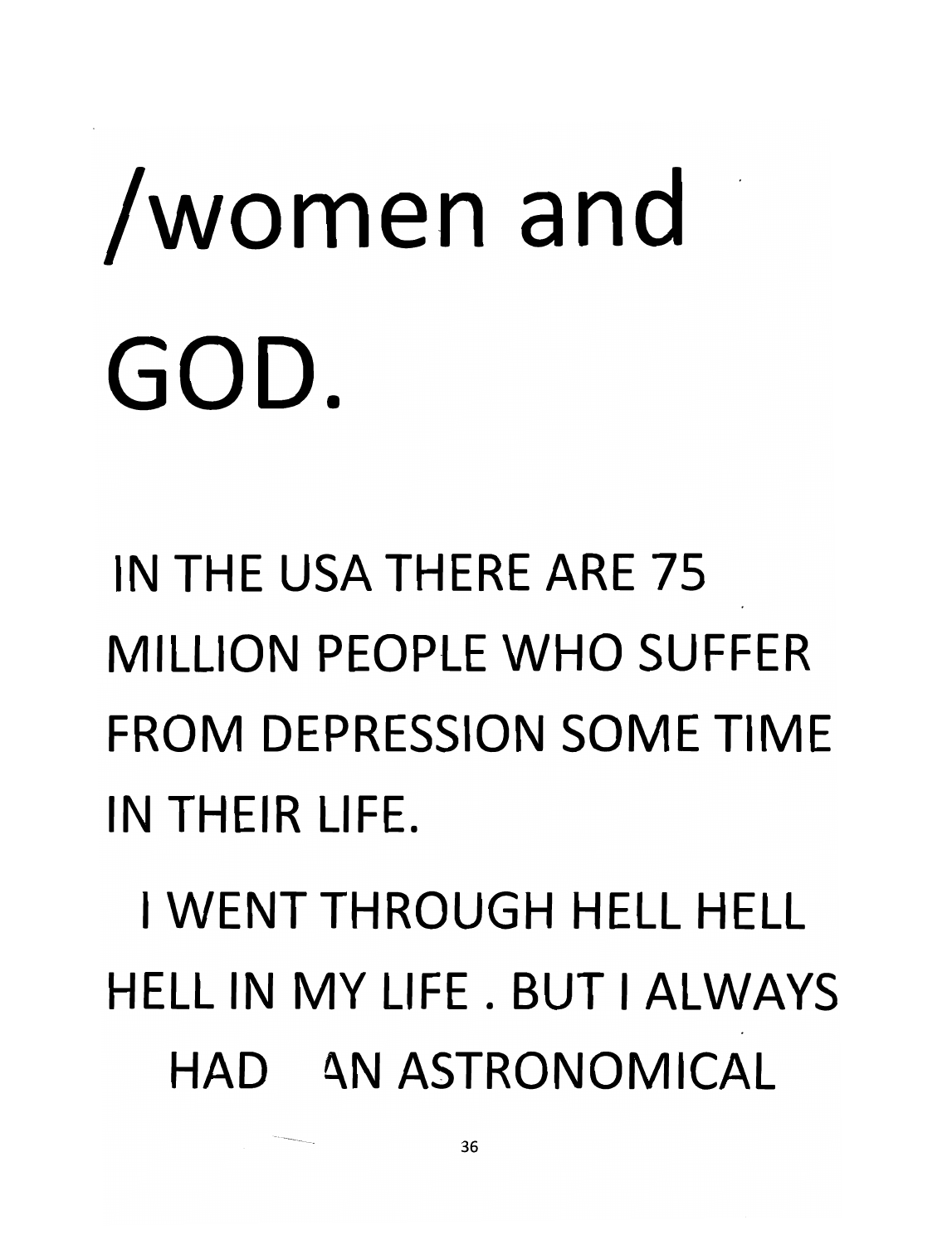*EGO. I ALWAYS BELIEVD THAT I CAN OVER COME ALL OBSTACLES WITH THE HELP OF GOD. GOD ONLY HELPS THOSE WHO HELP THEMSELVES AND BELIEVE IN THEMSELVES. MIRACLES DO OCCUR. BUT MIRACLES ARE VERY RARE. MAN/WOMAN ARE FORBIDDEN TO RELY ON MIRACLES. I OVERCAME ALL OBSTACLES.*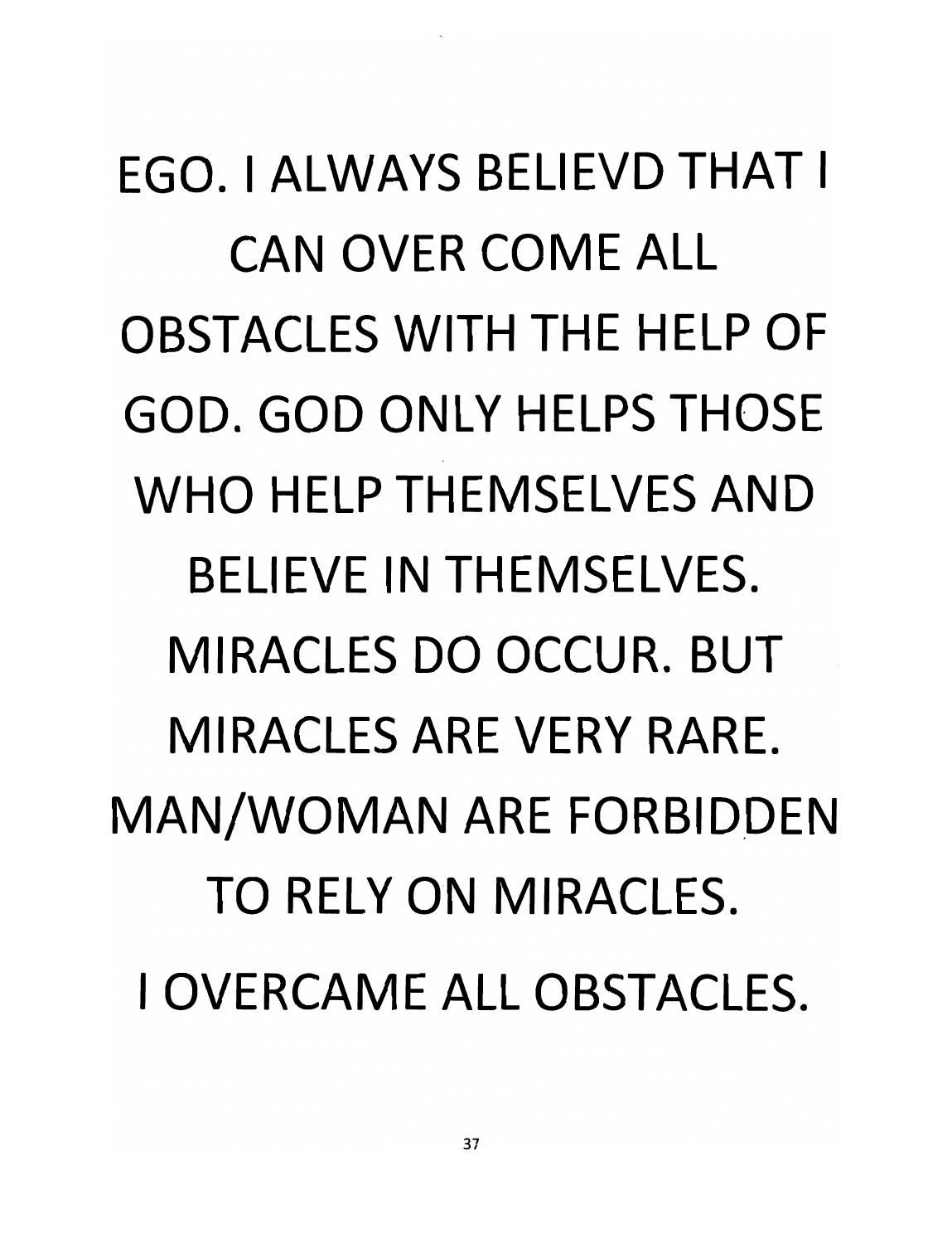#### *NEVER WAS DEPRESSED I ALWAYS BELIEVED THAT I AM THE GREATEST THE SMARTEST THE WORLD WAS CREATED BECAUSE OF ME.*